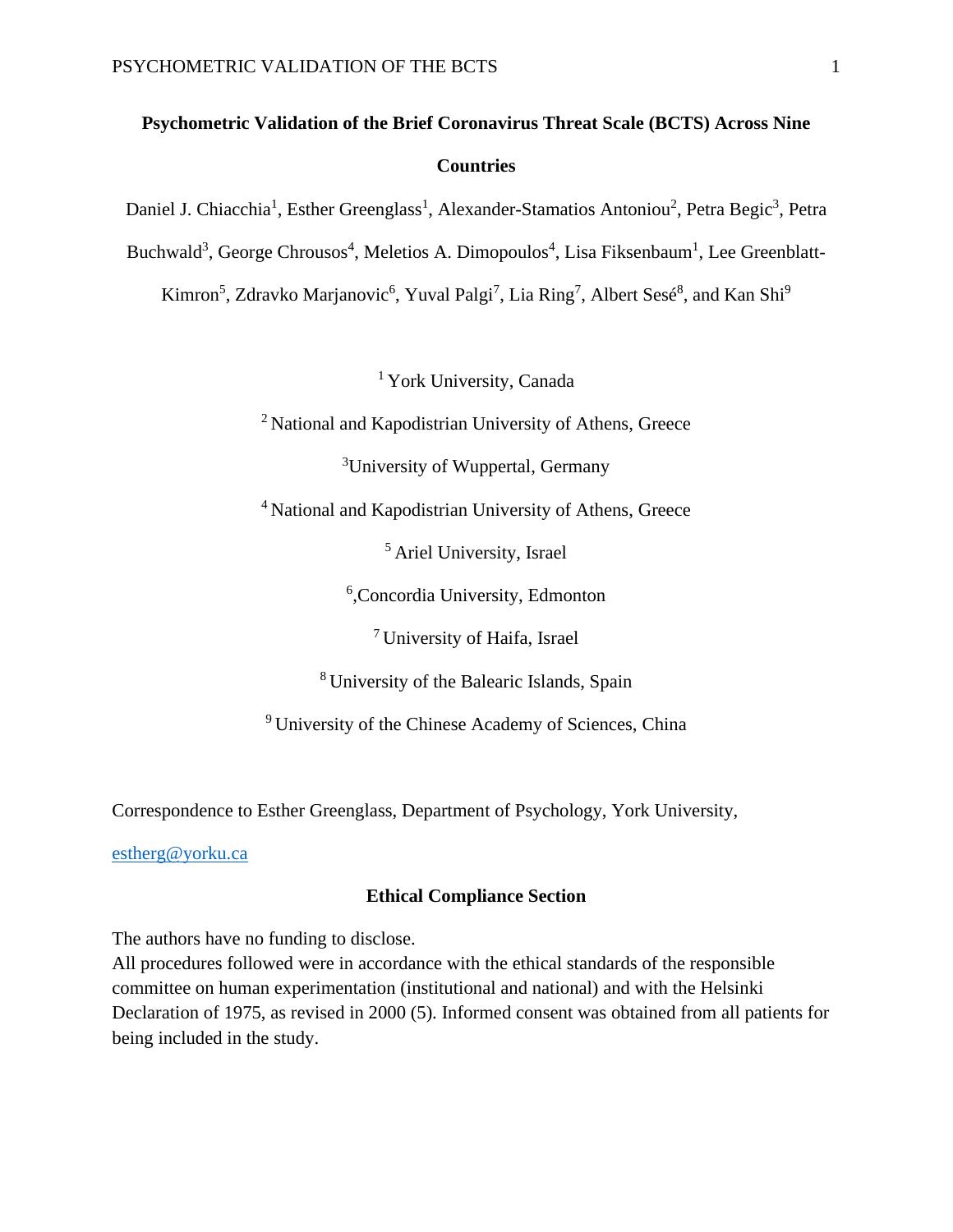## **Abstract**

In this paper, we report the development of the five-item *Brief Coronavirus Threat Scale (BCTS)* to assess perceived coronavirus threat. Using exploratory (Study 1, *N* = 735) and confirmatory (Study 2,  $N = 3.977$ ) factor analysis, we substantiate the structural validity of the scale with North American, European, Israeli, and Chinese adults. Additionally, we provide evidence for the criterion validity of the scale by examining its association with theoretically and practically important variables (e.g., mask wearing). In sum, we argue that the BCTS is a parsimonious, valid, reliable, and unidimensional measure of coronavirus threat, with psychological implications and international application.

*Keywords*: COVID-19, threat, scale validation, prevention, individual differences, coping, distress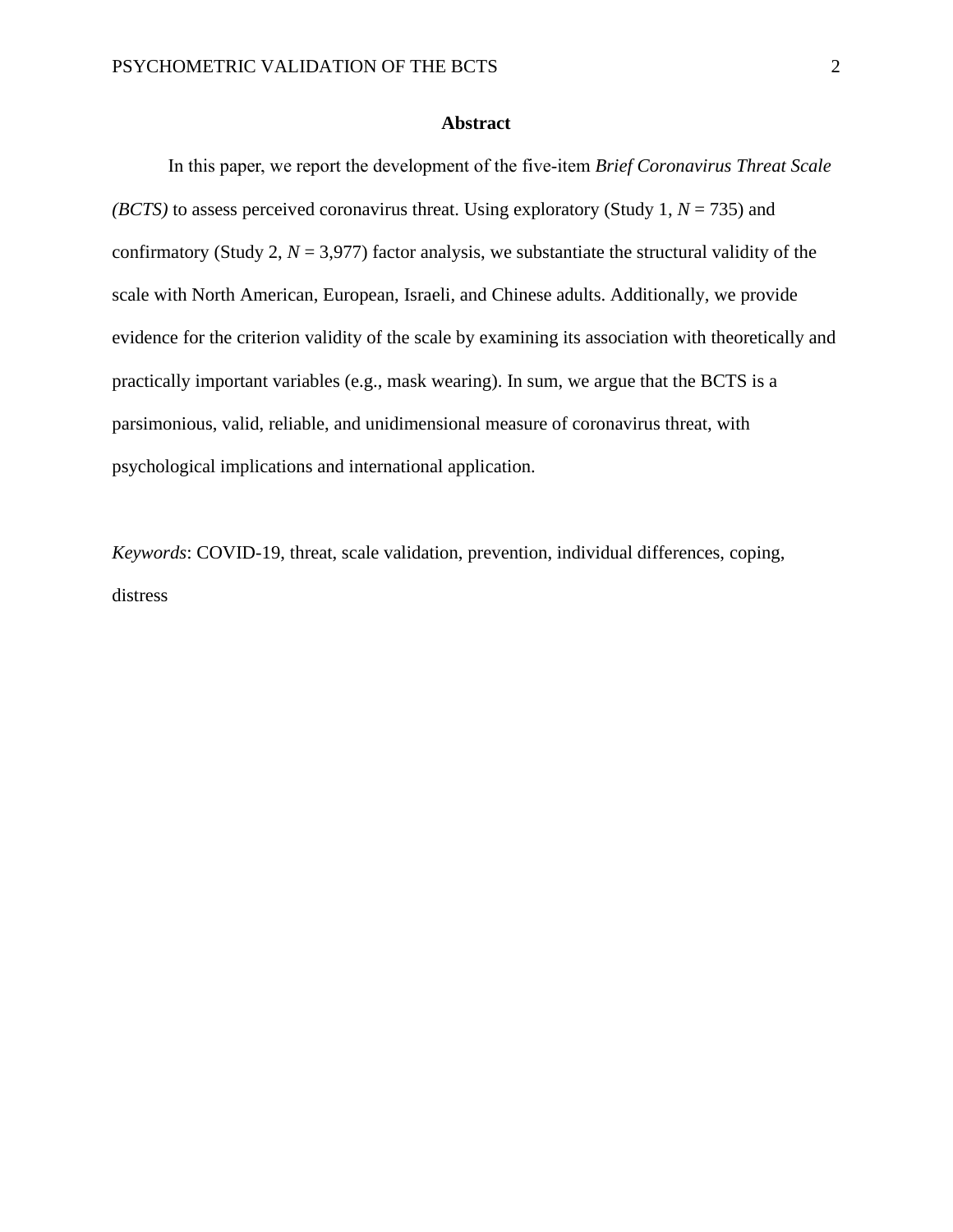# **Psychometric Validation of the Brief Coronavirus Threat Scale (BCTS) Across Nine Countries**

Threat – the anticipation of harm or loss (Lazarus & Folkman, 1987) – is a term that has frequently followed COVID-19 in public discourse (e.g., Higgins-Dunn, 2021 January 12; Reuters, 2021 January 11; Schulte, 2020 March 16); an unremarkable fact, considering the virus has upended almost every aspect of life, including health (Braun, 2020 November 19; Pfefferbaum & North, 2020), entertainment and leisure (Hancock, 2020 December 20; Kaczmarek et al., 2021), education (United Nations, 2020), and the economy (Bierman et al., 2021; Slaughter, 2020 November 11). Importantly, COVID-19 has demonstrated that its potential to cause harm or loss is unequivocal. With more than 375 million global cases and over five and a half million deaths (Dong et al., 2020), COVID-19 has proven more deadly than SARS, cancer, and heart disease (Parkinson, 2020 September 26; Petersen et al., 2020). Even for those who become infected and recover, symptoms – most notably fatigue and difficulty breathing – may be present for months after they first appeared (Carfi et al., 2020; del Rio et al., 2020). In short, the evidence is overwhelming: COVID-19 is a salient threat, directly and indirectly affecting our health and our livelihoods.

Given that the effects of COVID-19 are global and ubiquitous, it is important to have an instrument that can measure perceived threat due to COVID-19 that can be used in an international context. In this paper, we report the development of the *Brief Coronavirus Threat Scale (BCTS)* to assess perceived coronavirus threat, defined as the anticipation of harm or loss due to the novel coronavirus.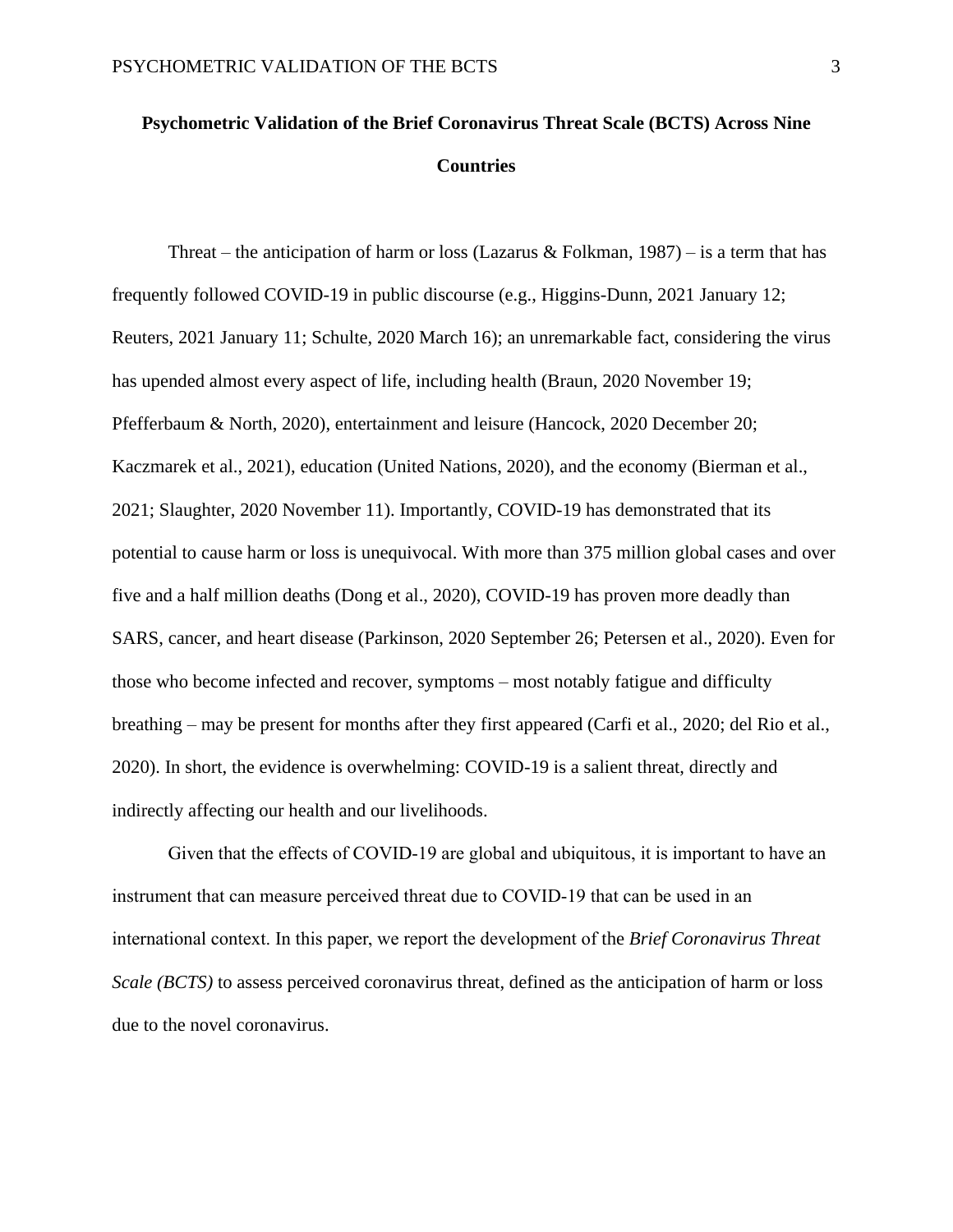## **Theoretical Orientation**

*Coronavirus threat* is based on the threat construct from the transactional theory of stress and coping (Lazarus & Folkman, 1984). According to the theory, stressors (e.g., COVID-19) are indirectly related to emotional outcomes, such as anxiety, through cognitive appraisal and coping. Specifically, stressors are *primarily appraised* by evaluating whether or not the stressor has the potential to cause harm or loss (i.e., threat). If stressors are appraised as threatening, they are then *secondarily appraised* through an evaluation of one's resources to manage the stressor (i.e., coping). If one perceives that the stressor is threatening and that the demands of the encounter exceed one's resources to overcome the stressor, negative emotions (e.g., anxiety) ensue. In this way, *coronavirus threat* can be construed as a form of primary appraisal by which individuals evaluate whether or not they anticipate harm or loss due to COVID-19.

The BCTS was also inspired by existing threat related measures (e.g., the *Threat* subscale of the *Stress Appraisal Measure*; Peacock & Wong, 1990) and was adapted from the *Financial Threat Scale* (Marjanovic et al., 2013; Marjanovic et al., 2015). The *Financial Threat Scale* was developed and validated within the context of the financial recession of 2008 and financial threat been found to mediate the effect of economic stressors on anxiety (Chiacchia et al., 2018), protest behaviour (Lemoine et al., 2016), and a willingness to change one's financial behaviour (Fiksenbaum et al., 2017). Considering that previous research has supported its unidimensionality, reliability, as well as its psychological and behavioural correlates, the *Financial Threat Scale* was adapted to the context of COVID-19 and validated in a similar way in this research.

### **Previous Research**

Since March of 2020, there has been a surge of research that has developed and validated self-report COVID-19 stress-related measures. The BCTS is distinct from the extant measures in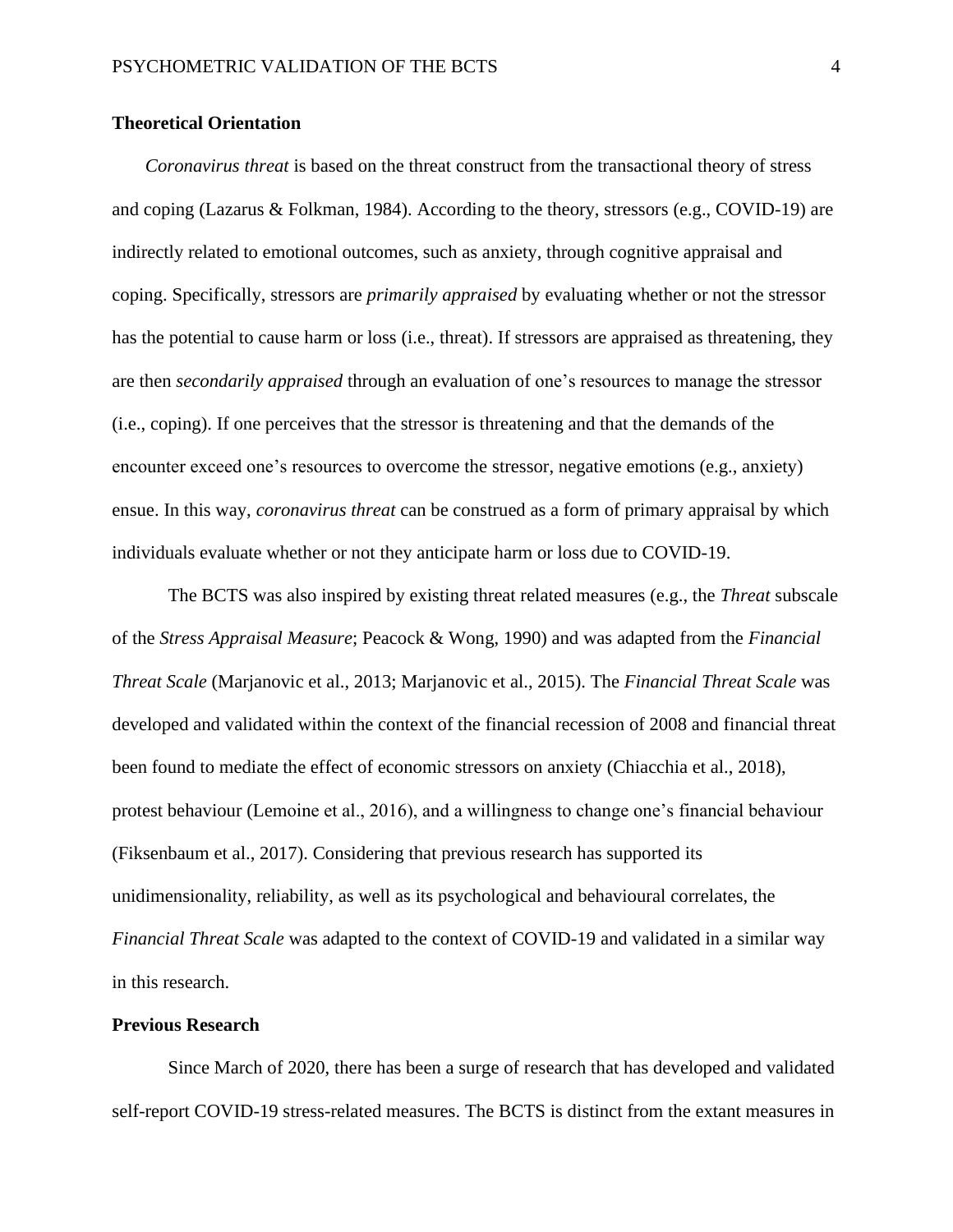the following ways. Firstly, the BCTS is theoretically different in its focus and application of the transactional theory of stress and coping, as opposed to other measures that center around fear (Ahorsu et al., 2020), anxiety (Lee et al., 2020; Nikčević & Spada, 2020), phobia (Arpaci et al., 2020), distress (Kira et al., 2020; Taylor et al., 2020), intergroup threat theory (Kachanoff et al., 2020), or measures that are atheoretical (Conway et al., 2020). In this way, *coronavirus threat* can be theoretically conceptualized as a mediator of COVID-19 stressors (e.g., Tambling et al., 2021) on both coping and emotional outcomes. Secondly, the scale can be used as a general threat measure due to its unidimensional nature, in which threat is not distinguished by domain (e.g., Taylor et al., 2020). In this way, it is more parsimonious than other COVID-19 related stress measures. Lastly, the BCTS is presently validated within an international context, whereby most of the previous validation research for other COVID-19 scales has been conducted with North American samples only. In this way, we provide evidence that the BCTS can be used internationally, an important feat considering the boundless nature of the virus.

#### **Overview of Present Research**

Using a cross-sectional design, we conducted two studies  $(N = 4,712)$  to examine the factor structure and criterion validity of the *Brief Coronavirus Threat Scale* across adult samples in nine countries: Canada, the United States, the United Kingdom, Germany<sup>1</sup>, Italy, Greece, Spain, China, and Israel. All data and *R* code have been posted on the Open Science Framework<sup>2</sup>.

#### **STUDY 1**

The purpose of Study 1 was to assess the factor structure of the *Brief Coronavirus Threat Scale* using exploratory factor analysis. This research is part of a larger international research project looking at stress and coping with COVID-19. However, since the purpose of this study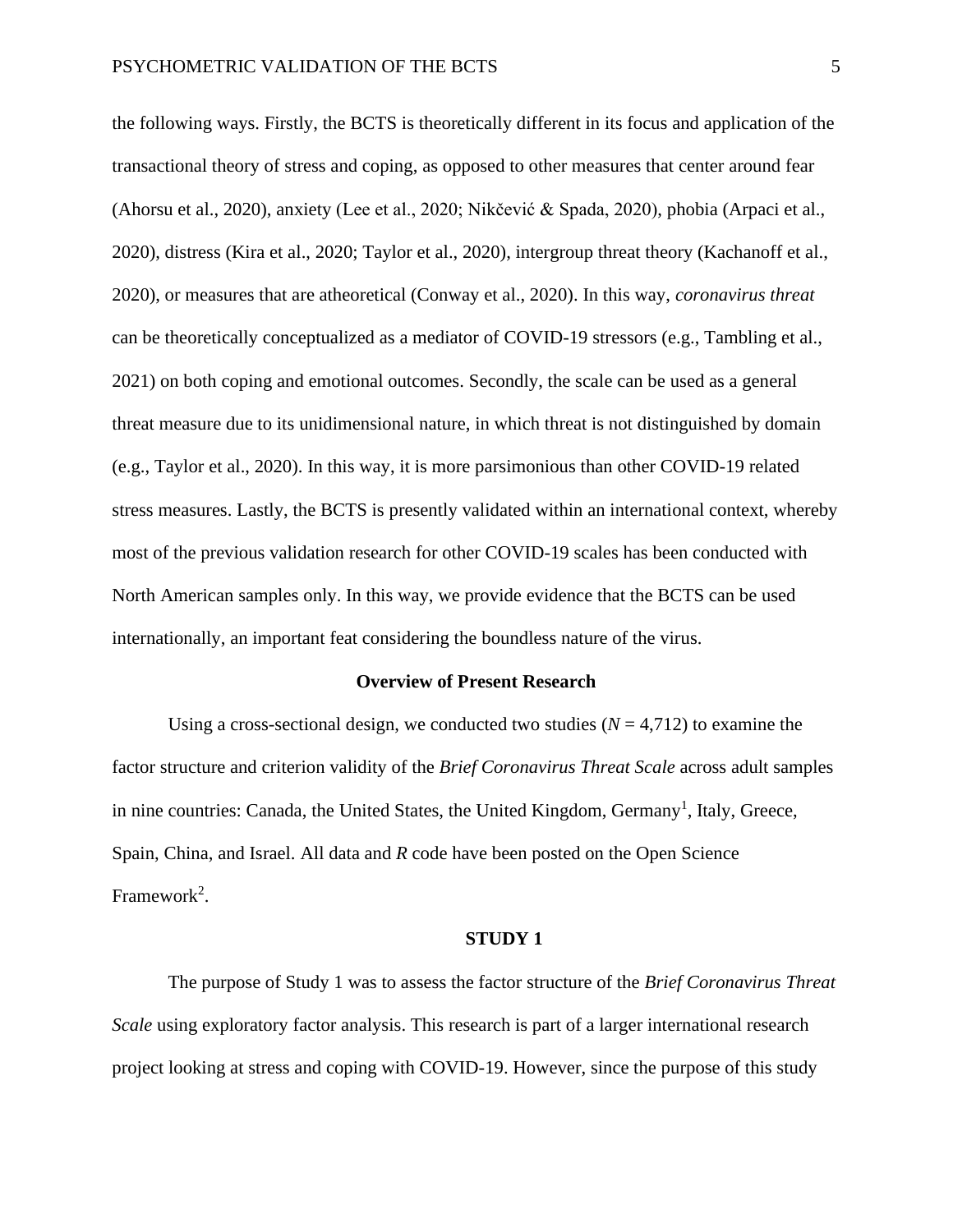was to explore the factor structure of the BCTS, other variables that were investigated are not reported (but can be viewed on our open science repository).

# **Participants**

Participants ( $N = 784$ ) were adults from Canada, the United States, the United Kingdom, Italy, and Germany, recruited from Amazon Mechanical Turk (MTurk) to take part in a study on "How People React to Coronavirus". They were paid \$1.00 US for participation, and data were collected between March 28 and May 10, 2020. Data collection stopped at *N* = 784 due to financial resource constraints. Participant data were removed if they were younger than 18 years of age  $(n = 3)$ , did not provide online informed consent  $(n = 1)$  or did not pass attention checks  $(n = 1)$ = 13). Missing data were removed via pairwise deletion. All survey materials were written and completed in English.

The final sample ( $N = 735$ ) consisted of adults from Canada ( $n = 148$ ), the United States  $(n = 154)$ , the United Kingdom  $(n = 150)$ , Italy  $(n = 142)$ , and Germany  $(n = 141)$ . In every sample, the majority of participants were single, adult males with a university education (see Table 1).

#### **Measures**

*Brief Coronavirus Threat Scale (BCTS)*. All five items (see Table 2) were framed with the opening: "Indicate how you feel about the coronavirus by answering the following questions" and were rated on a scale from 1 (*Not at all*) to 5 (*Extremely/A great deal*). The items were adapted from the *Financial Threat Scale* (Marjanovic et al., 2013), and reflect the quintessence of threat: uncertainty (i.e., it is about the potential for harm or loss), risk (i.e., it is about being vulnerable to harm or loss), worry (i.e., it involves apprehension), and cognitive preoccupation (i.e., it is salient), as well as a face valid item.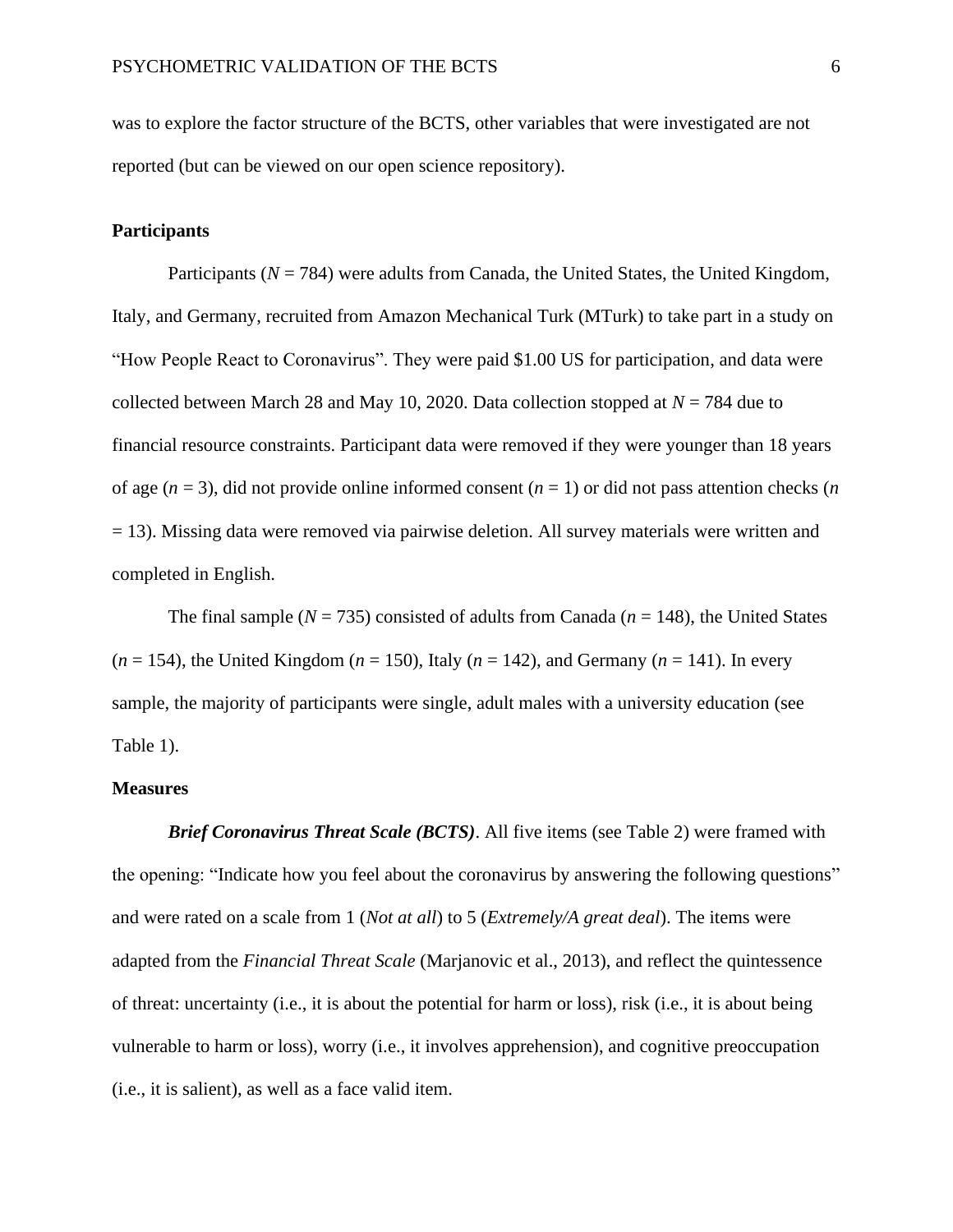|                       | Canada             | <b>USA</b>         | <b>UK</b>          | Italy              | Germany            |
|-----------------------|--------------------|--------------------|--------------------|--------------------|--------------------|
|                       | $n\left(\%\right)$ | $n\left(\%\right)$ | $n\left(\%\right)$ | $n\left(\%\right)$ | $n\left(\%\right)$ |
| Gender                |                    |                    |                    |                    |                    |
| Female                | 65(43.9)           | 59 (38.3)          | 59 (39.3)          | 46(32.4)           | 28(19.9)           |
| Male                  | 83 (56.1)          | 94(61.0)           | 90(60.0)           | 96(67.6)           | 113(80.1)          |
| Other                 | 0(0.0)             | 1(0.6)             | 1(0.7)             | 0(0.0)             | 0(0.0)             |
| Education             |                    |                    |                    |                    |                    |
| Elementary            | 0(0.0)             | 0(0.0)             | 1(0.7)             | 0(0.0)             | 0(0.0)             |
| High school           | 22(14.9)           | 35(22.7)           | 30(20.0)           | 59 (41.5)          | 45 (31.9)          |
| Trade school          | 4(2.7)             | 11(7.1)            | 7(4.7)             | 2(1.4)             | 6(4.3)             |
| Undergraduate         | 95(64.2)           | 88 (57.1)          | 83 (55.3)          | 52(36.6)           | 62(44.0)           |
| Post-graduate         | 27(18.2)           | 20(13.0)           | 29(19.3)           | 29(20.4)           | 28 (19.9)          |
| <b>Marital Status</b> |                    |                    |                    |                    |                    |
| Married               | 81 (54.7)          | 66 (42.9)          | 65(43.3)           | 49 (34.5)          | 35(24.8)           |
| Separated             | 1(0.7)             | 10(6.5)            | 4(2.7)             | 3(2.1)             | 3(2.1)             |
| Single                | 65(43.9)           | 75 (48.7)          | 80(53.3)           | 90(63.4)           | 103(73.0)          |
| Widowed               | 1(0.7)             | 3(2.0)             | 1(0.7)             | 0(0.0)             | 0(0.0)             |
| Age                   |                    |                    |                    |                    |                    |
| $\boldsymbol{M}$      | 32.99              | 37.66              | 31.35              | 30.97              | 29.48              |
| SD                    | 9.36               | 11.85              | 10.24              | 9.66               | 8.09               |
| Minimum               | 18                 | 23                 | 18                 | 18                 | 18                 |
| Maximum               | 64                 | 68                 | 66                 | 64                 | 58                 |

Table 1 Descriptive statistics of demographic variables (Study 1)

## Table 2

Factor loadings, communality estimates, reliability coefficients, and descriptive statistics of the BCTS across country (Study 1).

|                                     | Canada<br>$(N=148)$ |                | <b>US</b><br>$(N=154)$ |                | UK<br>$(N=150)$ |                | Italy<br>$(N=142)$ |                | Germany<br>$(N=141)$ |                |  |
|-------------------------------------|---------------------|----------------|------------------------|----------------|-----------------|----------------|--------------------|----------------|----------------------|----------------|--|
| <b>Item</b>                         | $\lambda$           | h <sup>2</sup> | $\lambda$              | h <sup>2</sup> | $\lambda$       | h <sup>2</sup> | $\lambda$          | h <sup>2</sup> | λ                    | h <sup>2</sup> |  |
| How uncertain do you feel?          | .46                 | .21            | .71                    | .51            | .60             | .36            | .49                | .24            | .80                  | .63            |  |
| How much do you feel at risk?       | .79                 | .62            | .85                    | .72            | .83             | .69            | .78                | .61            | .88                  | .78            |  |
| How much do you feel<br>threatened? | .84                 | .71            | .83                    | .70            | .77             | .60            | .81                | .66            | .80                  | .64            |  |
| How much do you worry about<br>it?  | .94                 | .88            | .84                    | .71            | .82             | .67            | .88                | .78            | .82                  | .67            |  |
| How much do you think about<br>it?  | .71                 | .50            | .82                    | .67            | .65             | .42            | .60                | .36            | .62                  | .38            |  |
| $\omega$                            |                     | .87            |                        | .91            |                 | .86            |                    | .84            |                      | .89            |  |
| M(SD)                               |                     | 3.53(.78)      |                        | 3.34(.89)      |                 | 3.28(.89)      |                    | 3.39(0.78)     |                      | 2.97(.85)      |  |

*Note*,  $\lambda$  = completely standardized factor loading for the corresponding item,  $h^2$  = communality estimate (i.e., percentage of variance in the item explained by the coronavirus threat construct),  $\omega$  = omega.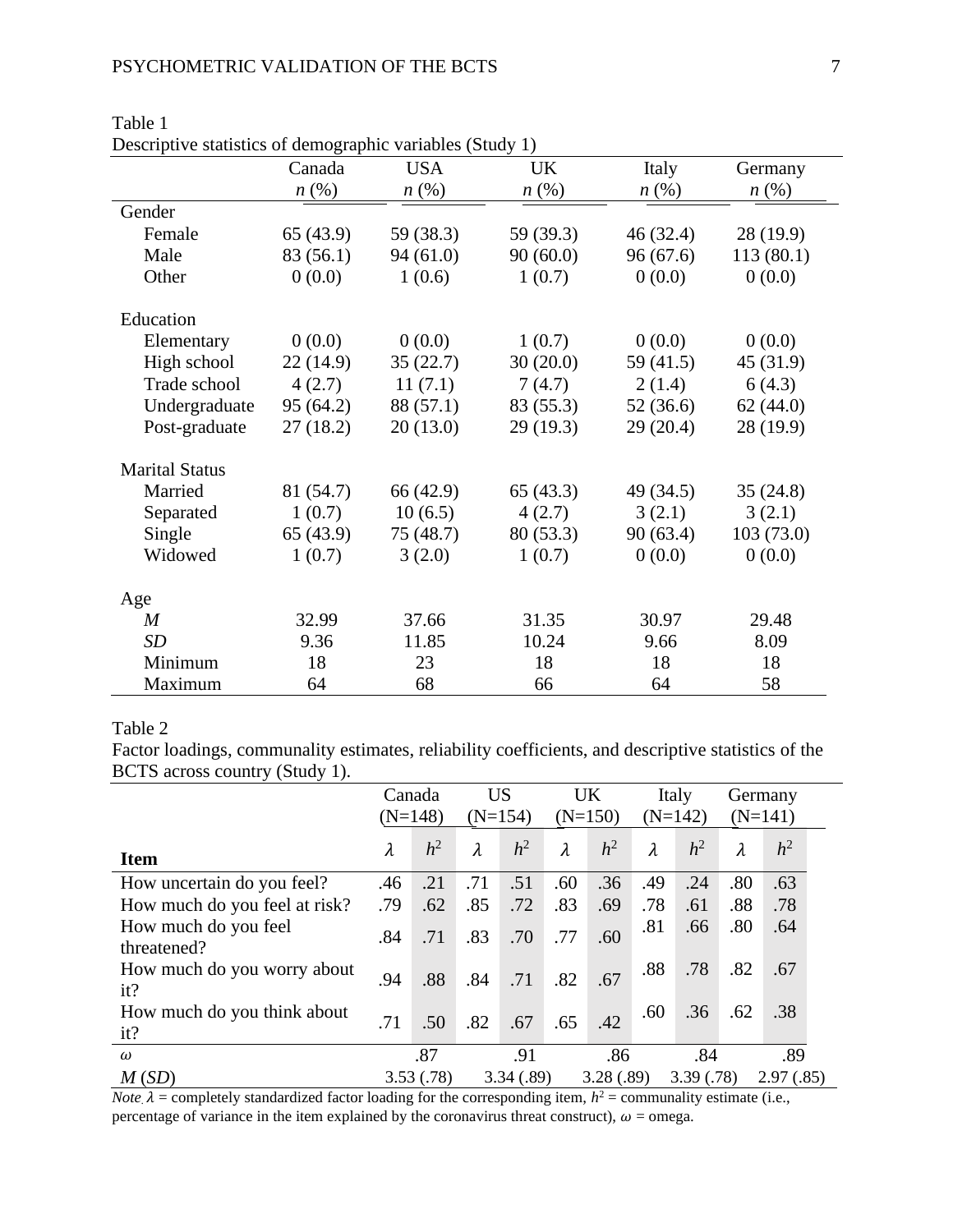*Conscientious Responders Scale (CRS)*. Marjanovic et al.'s (2014) CRS was used to detect participants who had responded randomly to the measures. The scale consists of 5 items that instruct responders how to answer a particular question (e.g., please answer this question by choosing number 1, "Strongly disagree"). Responding incorrectly to more than 2 of the 5 items indicates a random response pattern and as such these participants were excluded from further analyses.

### **Procedure and Analytic Plan**

Once recruited through MTurk, participants proceeded to the study questionnaire posted on Qualtrics where they received a randomly generated ID which allowed for identification for payment purposes. Informed consent was obtained online. All study procedures were approved by the University's Human Participants Review Sub-Committee Ethics Review Board (Certificate number: 2020-102).

In all analyses, model fit statistics were estimated via *Ordinary Least Squares (OLS)* and all analyses were conducted separately for each country in order to determine if the results were robust and replicable. Since the BCTS was measured on a five-point Likert-Type scale, the items were treated as ordinal and therefore, the polychoric correlations of the items were factor analyzed. Prior to conducting an exploratory factor analysis on the BCTS, the bivariate polychoric relationships between the five items were inspected to see if a one-factor model was suitable to the data. To explore the structural validity of the scale, we examined scree plots; conducted parallel analyses with 100 iterations of the reduced polychoric correlation matrix; and estimated standardized root mean square residuals (SRMR), factor loadings, and communality estimates. Considering that the reliability coefficient omega outperforms alpha under conditions of tau-equivalence (see Dunn et al., 2014), omega coefficients, rather than Cronbach's  $\alpha$ , were calculated to examine the internal consistency of the scale. We did not evaluate the Root Mean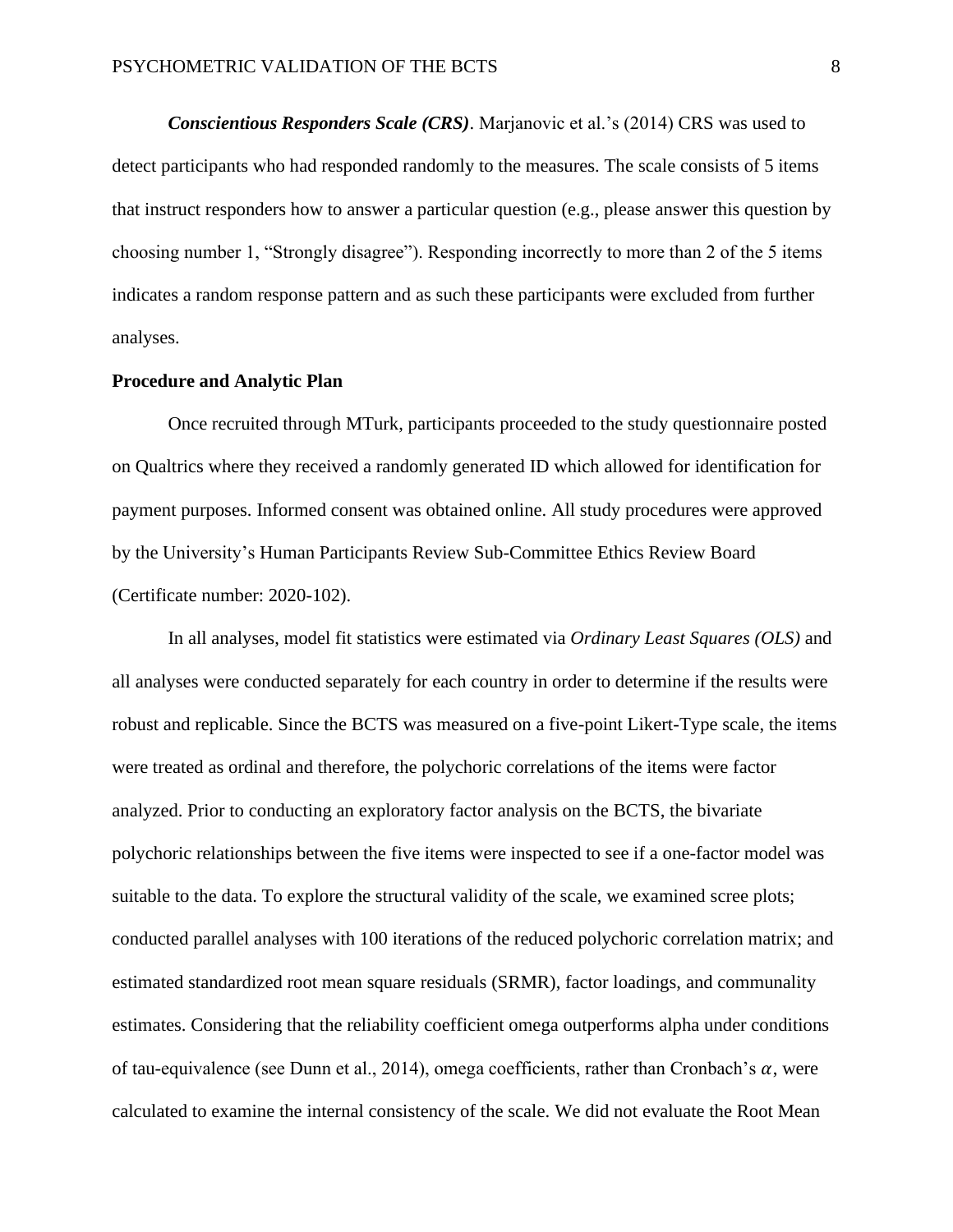Square Error of Approximation (RMSEA) as it may not be appropriate with small degrees of freedom (e.g.,  $df = 5$ ) and small sample sizes (e.g.,  $N = -200$ ; Kenny et al., 2015). All analyses were conducted using the *psych* package in the R Programming Language (Revelle, 2021).

# **RESULTS**

Overall, results of exploratory factor analyses with factor loadings estimated by OLS suggested that the one-factor model fit adequately to the data in all five countries (see Table 2). Scree plots and parallel analyses with 100 iterations of the reduced polychoric correlation matrix indicated a one-factor solution was acceptable in Canada, the US, the UK, Italy, and Germany: Eigenvalues  $= 3.26, 3.64, 3.17, 3.05, 3.46$ , respectively. Additionally, the coronavirus threat construct accounted for  $58.25\%$  Canada,  $66.08\%$  United States,  $54.91\%$  United Kingdom,  $52.81\%$  Italy, and 62.15%Germany of the variance of the scale. Factor loadings ranged from 0.46 to 0.94 and communality estimates ranged from 0.21 to 0.88. Except for the United Kingdom (*SRMR* = .14), the *df* corrected *SRMR*s were acceptable (Hu & Bentler, 1999) in Canada (.07), the United States (.05), Italy (.08), and Germany (.08). Internal consistency evidenced via omega coefficients were above .80 in all five countries ( $\omega s$  ranged from .84 to .91). Except for Germany, all of the means were above the mid-point of the scale, which may reflect the salient nature of coronavirus threat.

#### **Study 1 Discussion**

Results of exploratory factor analyses suggested that the BCTS is a unidimensional and reliable measurement of the coronavirus threat construct. Specifically, across all countries, coronavirus threat explained more than 50% of the BCTS, factor loadings were above .40 (however, item 1 had a communality estimate lower than .50 in the Canada, United Kingdom, and Italy samples and item 5 had a communality estimate lower than .50 in the United Kingdom, Italy, and German samples), and reliability coefficients exceeded .80, providing preliminary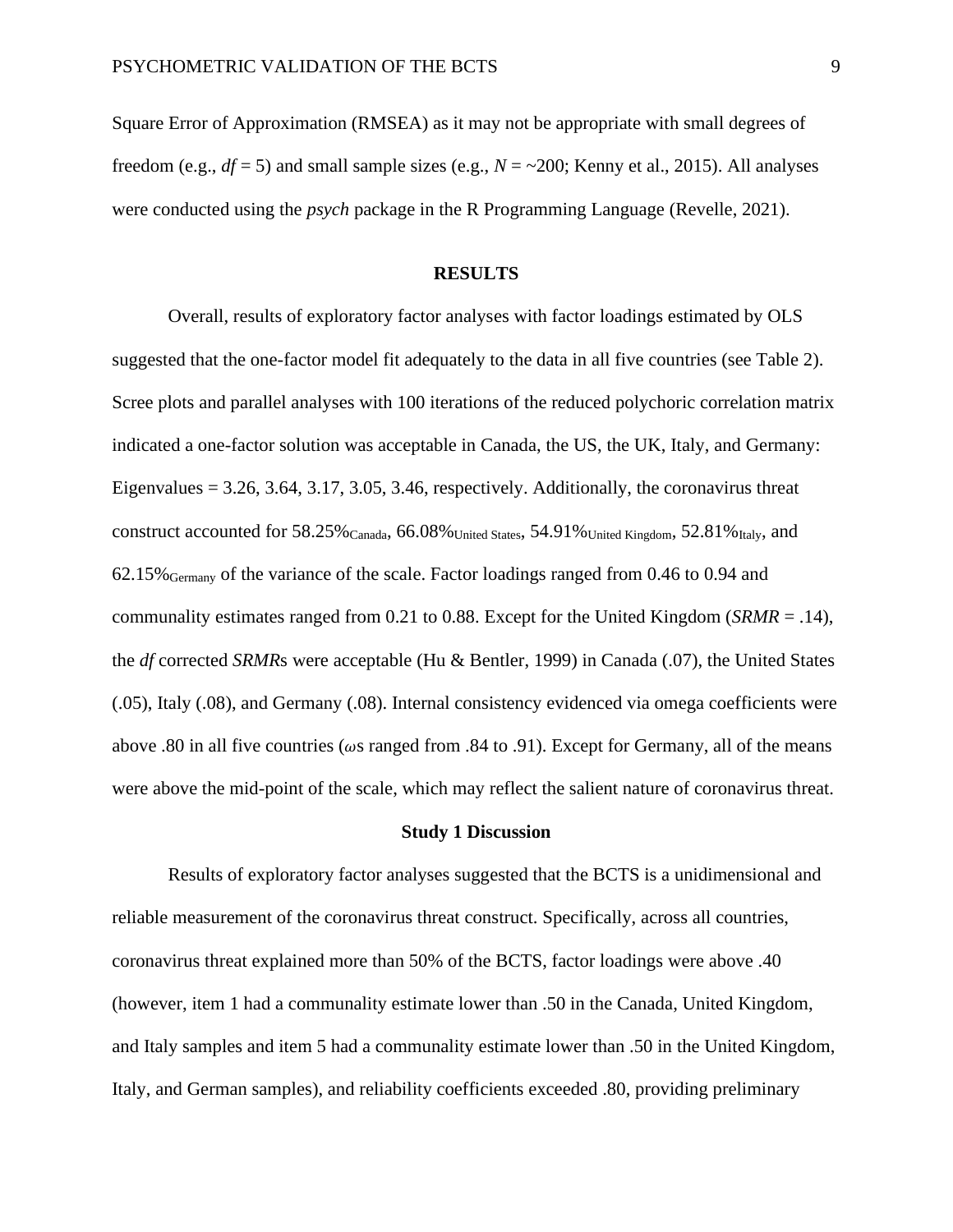evidence that the BCTS is a valid and reliable measurement of coronavirus threat in both North American and European adults.

#### **STUDY 2**

The purpose of Study 2 was to confirm the structural validity of the BCTS in Canadian students, as well as adults from China, Greece, Spain, Israel, and an additional German sample. In addition to confirming the structural validity of the scale, the purpose of Study 2 was to examine the criterion validity of the construct by examining the association between coronavirus threat and COVID-19 related variables (i.e., monitoring of symptoms, avoidance of situations where transmission is possible, preventative behaviours, and occupational risk), individual differences (i.e., self-efficacy, self-reported health, worry, gender, and age), coping (i.e., selfdistraction, active coping, denial, substance use, behavioral disengagement, positive reframing, and self-blame), and psychological distress about the coronavirus (i.e., anxiety, depression, anger, and fatigue).

From both the transactional model (Lazarus & Folkman, 1984) and the anxiety-toapproach model of threat and defence (Jonas et al., 2014), the COVID-19 and coping variables were included as a form of secondary appraisal, or defense, against the possibility of becoming infected with COVID-19. That is, in order to cope with or defend oneself against the threat of COVID-19, we expected that individuals higher in coronavirus threat would be more likely to engage in behaviours that monitor their own risk of transmission, reduce the possibility of infection, and that help one to overcome the stressor of COVID-19 (e.g., positive reframing). In terms of individual differences, we hypothesized that greater self-efficacy would predict lower levels of coronavirus threat, as people with high self-efficacy tend to construe stressors as a challenge to be mastered rather than a threat to be avoided (Bandura, 1997). We also expected that poor health and greater age would predict greater coronavirus threat as COVID-19 is more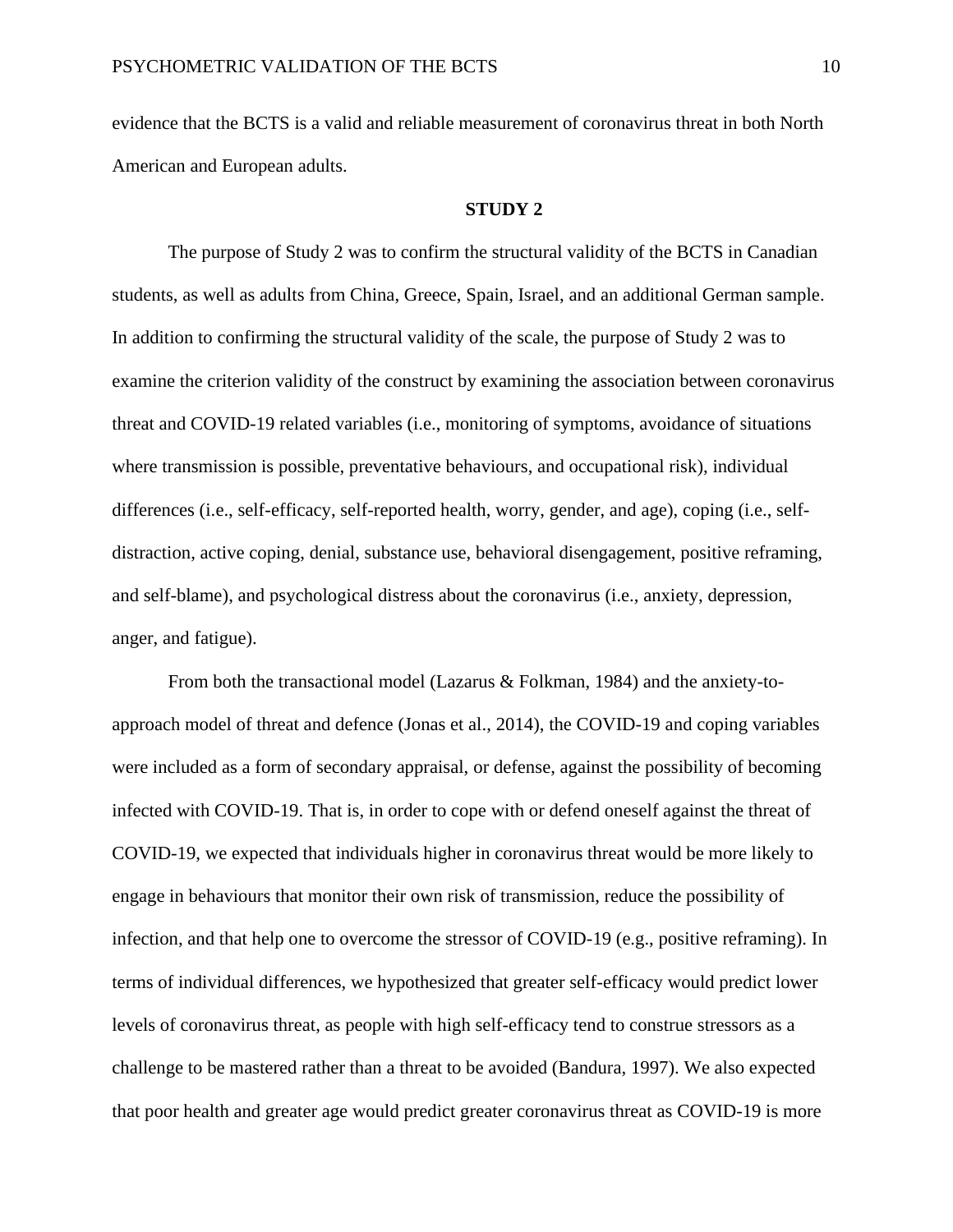fatal for older individuals and for those with pre-existing health conditions (Jordan et al., 2020). Additionally, the pandemic has been marked by a sense of persistent uncertainty (Wu et al., 2021). Considering that individuals who worry tend to be intolerant of uncertainty (Freeston, et al., 1994), we also expected that greater worry would be associated with greater coronavirus threat. Furthermore, since women have reported worsened mental health since the onset of the pandemic compared to men (Moyser, 2021), we also expected that women would report greater levels of coronavirus threat. Lastly, based on the transactional theory of stress and coping (Lazarus & Folkman, 1984), we also hypothesized that higher levels of threat would predict more negative emotion (i.e., anxiety, depression, and fatigue) as it relates to COVID-19.

The data, code, and back and forth translated BCTS have been posted on the Open Science Framework.

## **Participants**

Participant data were removed if participants were under 18 years of age (*n* = 65) or did not pass attention checks ( $n = 172$ ). The final sample ( $N = 3,977$ ) consisted of Canadian students (*n* = 291), as well as adults from China (*n* = 398), Greece (*n* = 2,137), Germany (*n* = 274), Spain  $(n = 719)$ , and Israel  $(n = 165)$ . Data collection cessation was based on resource capability and constraints. Missing data were removed via pairwise deletion. Overall, the majority of participants across all six countries were adult females, with more than one-half educated at the university level (see Table 3).

#### **Measures**

See Table 4 for descriptive statistics of the continuous variables measured in Study 2. *COVID-19 Related*

*Coronavirus Threat* was measured via the same 5-item *Brief Coronavirus Threat Scale* (*BCTS*) as in Study 1.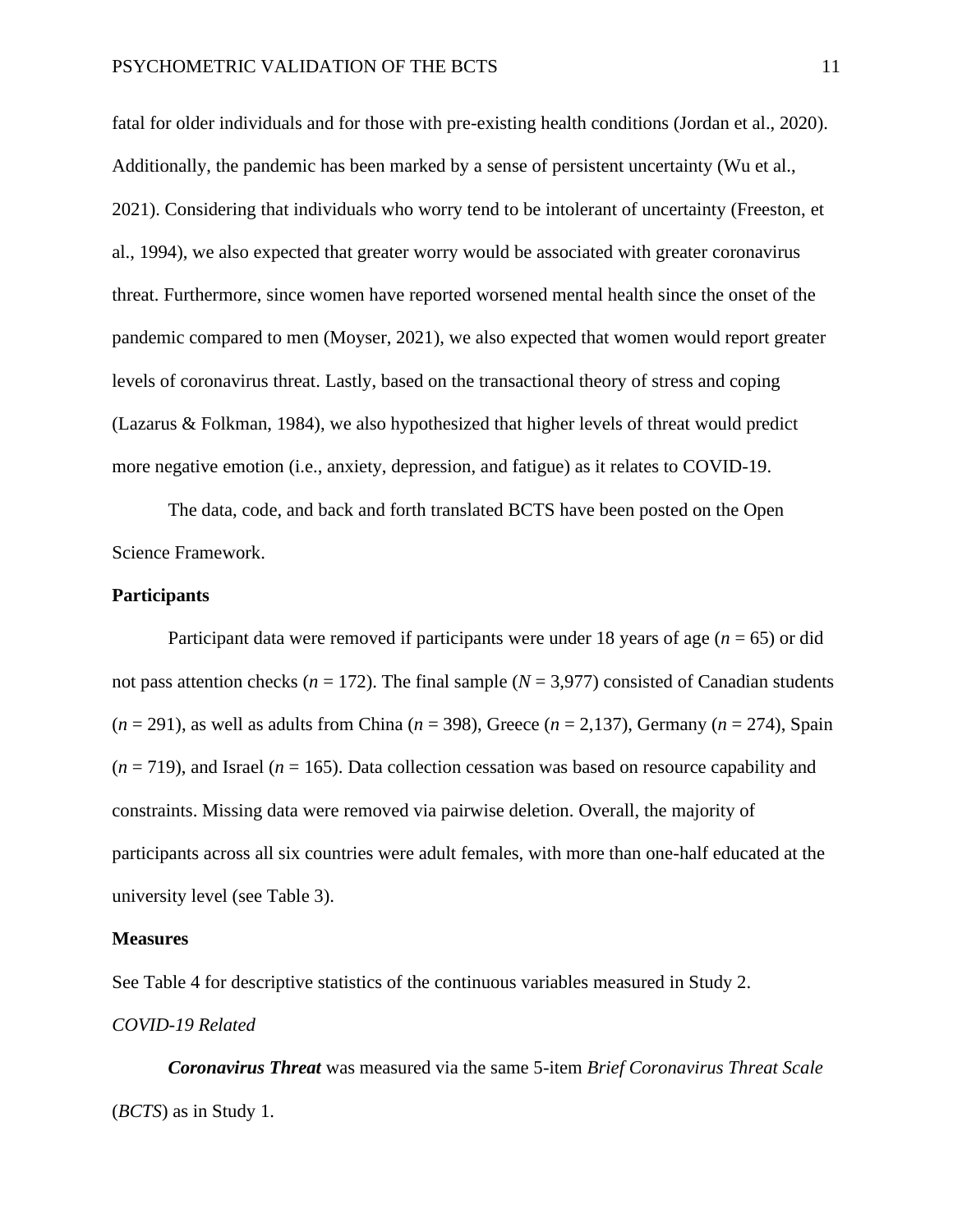| Descriptive statistics of defilographic variables by country (Study 2) | Canada             | China              | Greece             | Germany            | Spain              | Israel             |
|------------------------------------------------------------------------|--------------------|--------------------|--------------------|--------------------|--------------------|--------------------|
|                                                                        | $n\left(\%\right)$ | $n\left(\%\right)$ | $n\left(\%\right)$ | $n\left(\%\right)$ | $n\left(\%\right)$ | $n\left(\%\right)$ |
| Gender                                                                 |                    |                    |                    |                    |                    |                    |
| Female                                                                 | 237                | 249(62.6)          | 1617               | 192                | 504(70.1)          | 117                |
| Male                                                                   | (81.4)             | 148 (37.2)         | (75.7)             | (70.1)             | 214 (29.8)         | (70.9)             |
| Other                                                                  | 53 (18.2)          | 1(0.3)             | 518 (24.2)         | 82 (29.9)          | 1(0.1)             | 48 (29.1)          |
|                                                                        | 1(0.3)             |                    | 2(0.1)             | 0(0.0)             |                    | 0(0.0)             |
| Education                                                              |                    |                    |                    |                    |                    |                    |
| Elementary                                                             | 1(0.3)             | 3(0.8)             | 2(0.1)             |                    | 7(1.1)             | 2(1.2)             |
| High school                                                            | 109                | 53 (13.3)          | 72(3.4)            |                    | 91 (14.2)          | 20(12.1)           |
| Trade school                                                           | (37.5)             | 77(19.3)           | 230 (10.8)         |                    | 98 (15.3)          | 12(7.3)            |
|                                                                        | 1(0.3)             | 199(50.0)          | 1077               |                    | 331 (51.8)         | 131                |
| Undergraduate                                                          | 178                | 66 (16.6)          | (50.4)             |                    | 112(17.5)          | (79.4)             |
| Post-graduate                                                          | (61.2)             |                    | 756 (35.4)         |                    |                    | 0(0.0)             |
|                                                                        | 2(0.7)             |                    |                    |                    |                    |                    |
| <b>Marital Status</b>                                                  |                    |                    |                    |                    |                    |                    |
| Married                                                                | 33(11.3)           | 197(49.5)          | 772 (36.1)         | 83 (30.9)          | 356 (49.5)         | 108                |
| Separated                                                              | 3(1.0)             | 19(4.8)            | 138(6.5)           | 115                | 62(8.6)            | (65.5)             |
| Single                                                                 | 255                | 179(45.0)          | 1218               | (42.8)             | 292 (40.6)         | 22(13.3)           |
| Widowed                                                                | (87.6)             | 3(0.8)             | (57.0)             | 12(4.5)            | 9(1.3)             | 33(20.0)           |
|                                                                        | 0(0.0)             |                    | 9(0.4)             | 59 (21.9)          |                    | 2(1.2)             |
| Age                                                                    |                    |                    |                    |                    |                    |                    |
| $\boldsymbol{M}$                                                       | 22.99              |                    |                    | 36.94              | 41.43              | 44.18              |
| SD                                                                     | 6.42               |                    |                    | 14.82              | 14.59              | 12.59              |
| Minimum                                                                | 18                 |                    |                    | 18                 | 18                 | 19                 |
| Maximum                                                                | 65                 |                    |                    | 83                 | 81                 | 86                 |
|                                                                        |                    |                    |                    |                    |                    |                    |

Table 3 Descriptive statistics of demographic variables by country (Study 2)

*Note.* In China, 15.1% ( $n = 60$ ) were under 20 years of age, 33.4% ( $n = 133$ ) were between 20-29 years old, 18.3% ( $n =$ 73) were between 30-39 years old, 18.6% (*n* = 74) were between 40-49, 12.3% (*n* = 49) were between 50-59, and 2.3% (*n* = 9) were 60 years of age or older. In Greece, 29.0% (*n* = 620) were between 18-27 years old, 33.5% (*n* = 711) were between 28-37 years old, 23.0% (*n* = 488) were between 38-47 years old, 11.4% (*n* = 243) were between 48-57, and 2.9% (*n* = 61) were 58 years of age or older. The data are not displayed in Table because age was measured categorically, rather than continuously, in both countries. For highest education in Germany, 3.5% (*n* = 9) completed *Hauptschule* (general secondary), 8.5% ( $n = 22$ ) completed *Realschule* (practical secondary), 17.0% ( $n = 44$ ) completed trade school or a vocational diploma, 18.9% (*n* =49) completed *Gymnasium* (academic secondary), and 52.1% (*n* = 135) completed *Fachhochschul-/Hochschulabschluss* (university education)*.* 

*Monitoring of Symptoms* was measured by seven items on a scale from 1 (*Not at all*) to 5 (*A great deal*) that assessed how often participants engaged in a number of COVID-19 related monitoring behaviours. Four items captured a *Self-Monitoring* factor (e.g., "Paid attention to any coughing I might do"),  $\omega$ s ranged from .87 to .93, and three items captured a *Professional-*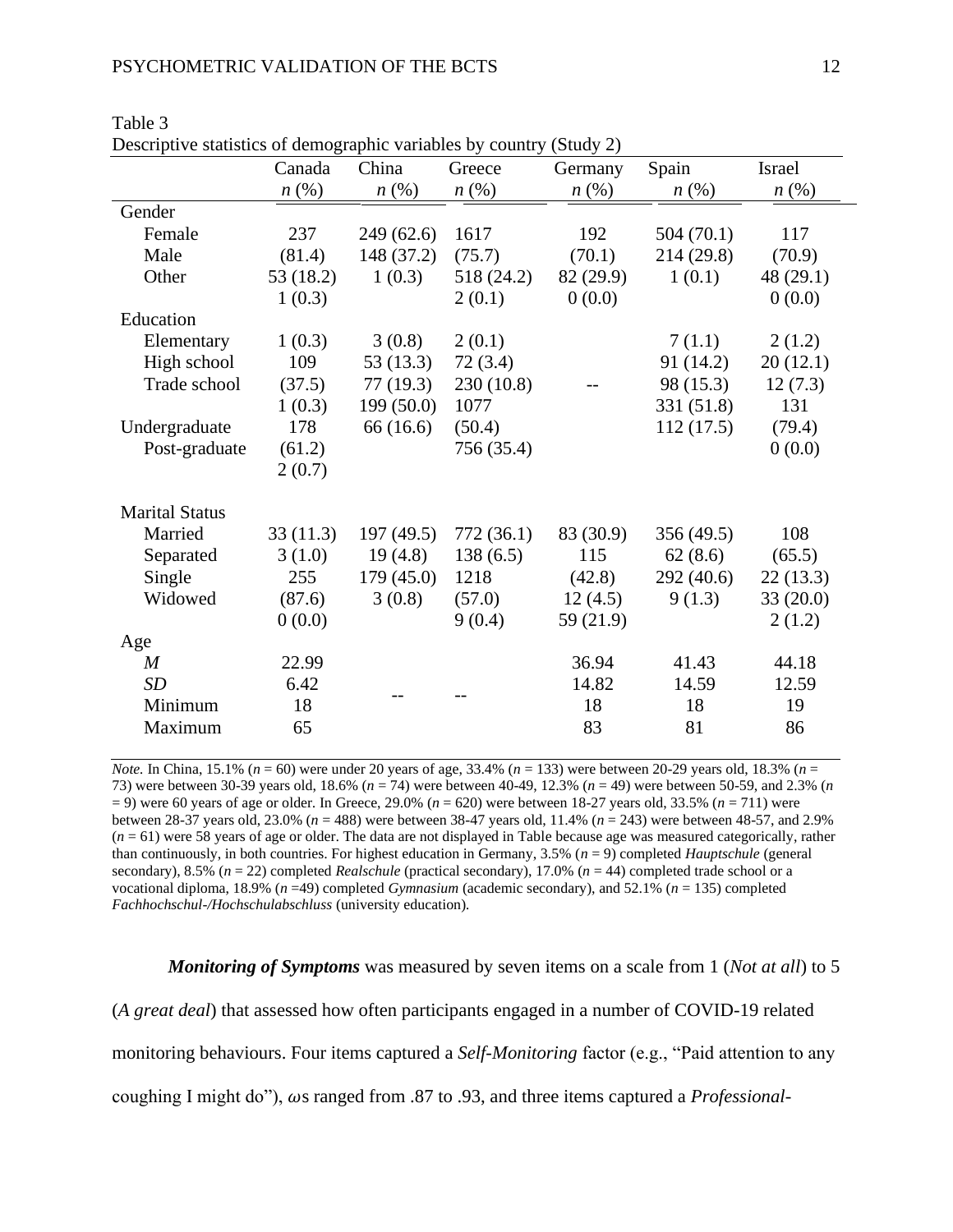*Monitoring* factor (e.g., "Gone to a doctor or other health care professional"),  $\omega s$  ranged from

.79 to .92. Inter-factor correlations ranged from .66 to .77.

|                      |         | Canada           |          | China          |          | Greece           |          | Germany          |          | Spain          |          | Israel         |          |
|----------------------|---------|------------------|----------|----------------|----------|------------------|----------|------------------|----------|----------------|----------|----------------|----------|
|                      |         | $(N = 291)$      |          | $(N = 398)$    |          | $(N = 2137)$     |          | $(N = 274)$      |          | $(N = 719)$    |          | $(N = 165)$    |          |
|                      | Range   | $\boldsymbol{M}$ |          | $\overline{M}$ |          | $\boldsymbol{M}$ |          | $\boldsymbol{M}$ |          | $\overline{M}$ |          | $\overline{M}$ |          |
|                      |         | (SD)             | $\omega$ | (SD)           | $\omega$ | (SD)             | $\omega$ | (SD)             | $\omega$ | (SD)           | $\omega$ | (SD)           | $\omega$ |
| Self-                | $1 - 5$ | 2.70             | .90      | 3.14           | .91      | 2.02             | .87      | 1.64             | .87      | 2.12           | .87      | 2.31           | .90      |
| Monitoring           |         | (1.09)           |          | (1.15)         |          | (1.02)           |          | (0.85)           |          | (0.87)         |          | (0.98)         |          |
| Professional-        | $1 - 5$ | 1.30             | .84      | 1.88           | .83      | 1.71             | .62      | 1.13             | .59      | 1.21           | .72      | 1.29           | .65      |
| Monitoring           |         | (0.73)           |          | (1.06)         |          | (0.48)           |          | (0.40)           |          | (0.56)         |          | (0.60)         |          |
| Avoidance            | $1 - 5$ | 4.36             | .94      | 3.94           | .93      | 4.22             | .92      | 4.06             | .80      | 4.02           | .69      | 3.31           | .93      |
|                      |         | (0.88)           |          | (0.96)         |          | (0.92)           |          | (0.71)           |          | (0.81)         |          | (1.28)         |          |
| Hygienic             | $1 - 5$ | 4.11             | .77      | 4.16           | .81      | 4.06             | .77      | 2.74             | .58      | 3.59           | .70      | 3.74           | .73      |
| Prevention           |         | (0.90)           |          | (0.80)         |          | (0.85)           |          | (0.73)           |          | (0.96)         |          | (0.80)         |          |
| Health               | $1-5$   | 3.09             | .73      | 3.55           | .76      | 3.08             | .71      | 2.76             | .76      | 2.80           | .68      | 2.46           | .57      |
| Prevention           |         | (0.99)           |          | (0.90)         |          | (1.01)           |          | (1.04)           |          | (0.90)         |          | (0.97)         |          |
| Occupational         | $1-4$   | $-$              | ۰.       | 1.93           | --       | 2.97             | --       | 2.72             | --       | 2.48           | --       | 2.28           | --       |
| Risk                 |         |                  |          | (0.98)         |          | (1.01)           |          | (1.46)           |          | (1.08)         |          | (1.08)         |          |
| Self-Efficacy        | $1 - 4$ | 2.91             | .78      | 2.73           | .90      | 2.55             | .77      | 2.99             | .68      | 2.56           | .78      | 2.76           | .87      |
|                      |         | (0.52)           |          | (0.80)         |          | (0.69)           |          | (0.54)           |          | (0.63)         |          | (0.74)         |          |
| Health               | $1 - 5$ | 2.12             | ۰.       | 1.79           | --       | 1.84             | --       | 1.73             | --       | 2.01           | --       | 1.66           | --       |
|                      |         | (0.98)           |          | (0.91)         |          | (1.02)           |          | (1.08)           |          | (0.74)         |          | (0.70)         |          |
| Worry                | $1 - 5$ | 3.25             | --       | 3.81           | --       | 2.99             | --       | 2.19             | --       | 2.16           | --       | 2.82           | --       |
|                      |         | (1.18)           |          | (1.09)         |          | (1.11)           |          | (0.85)           |          | (1.08)         |          | (1.14)         |          |
| Self-                | $1-4$   | 2.91             | .65      | 2.47           | .76      | 3.12             | .65      | 2.65             | .79      | 2.86           | .51      | 2.52           | .68      |
| Distraction          |         | (0.84)           |          | (0.85)         |          | (0.87)           |          | (0.85)           |          | (0.84)         |          | (0.96)         |          |
| <b>Active Coping</b> | $1-4$   | 2.66             | .68      | 2.63           | .85      | 2.99             | .72      | $-$              | --       | 2.51           | .70      | 2.35           | .81      |
|                      |         | (0.75)           |          | (0.84)         |          | (0.86)           |          |                  |          | (0.87)         |          | (1.02)         |          |
| Denial               | $1-4$   | 1.42             | .83      | 1.53           | .86      | 1.34             | .85      | 1.32             | .65      | 1.40           | .81      | 1.77           | .88      |
|                      |         | (0.70)           |          | (0.78)         |          | (0.69)           |          | (0.56)           |          | (0.69)         |          | (1.03)         |          |
| Substance use        | $1-4$   | 1.36             | .95      | 1.62           | .85      | 1.12             | .56      | 1.21             | .92      | 1.10           | .84      | 1.33           | .91      |
|                      |         | (0.75)           |          | (0.81)         |          | (0.33)           |          | (0.50)           |          | (0.36)         |          | (0.67)         |          |
| Behavioral           | $1 - 4$ | 1.60             | .87      | 1.32           | .90      | 1.20             | .60      | 1.46             | .62      | 1.18           | .81      | 1.35           | .94      |
| Disengagement        |         | (0.76)           |          | (0.68)         |          | (0.46)           |          | (0.56)           |          | (0.46)         |          | (0.73)         |          |
| Positive             | $1 - 4$ | 2.83             | .78      | 2.54           | .71      | 2.80             | .71      | 2.71             | .87      | 2.62           | .77      | 2.60           | .72      |
| Reframing            |         | (0.85)           |          | (0.79)         |          | (0.89)           |          | (0.84)           |          | (0.88)         |          | (0.87)         |          |
| Self-Blame           | $1-4$   | 1.56             | .68      | 1.43           | .87      | 1.84             | .51      | 1.22             | .69      | 1.26           | .64      | 1.66           | .53      |
|                      |         | (0.71)           |          | (0.70)         |          | (0.58)           |          | (0.44)           |          | (0.48)         |          | (0.62)         |          |
| Distress about       | $1 - 5$ | 2.35             | .94      | 1.90           | .98      | 2.36             | .95      | 1.85             | .94      | 2.07           | .96      | 2.07           | .97      |
| COVID-19             |         | (0.93)           |          | (0.82)         |          | (0.80)           |          | (0.63)           |          | (0.78)         |          | (0.93)         |          |

| Table 4. Descriptive statistics of continuous variables by country (Study 2) |  |  |  |  |  |  |  |
|------------------------------------------------------------------------------|--|--|--|--|--|--|--|
|------------------------------------------------------------------------------|--|--|--|--|--|--|--|

*Avoidance of COVID-19 transmission* was assessed with ten items on a scale from 1 (*Not at all*) to 5 (*A great deal*) that examined the extent to which individuals avoided situations where virus transmission was possible (e.g., "To avoid getting coronavirus, I have avoided...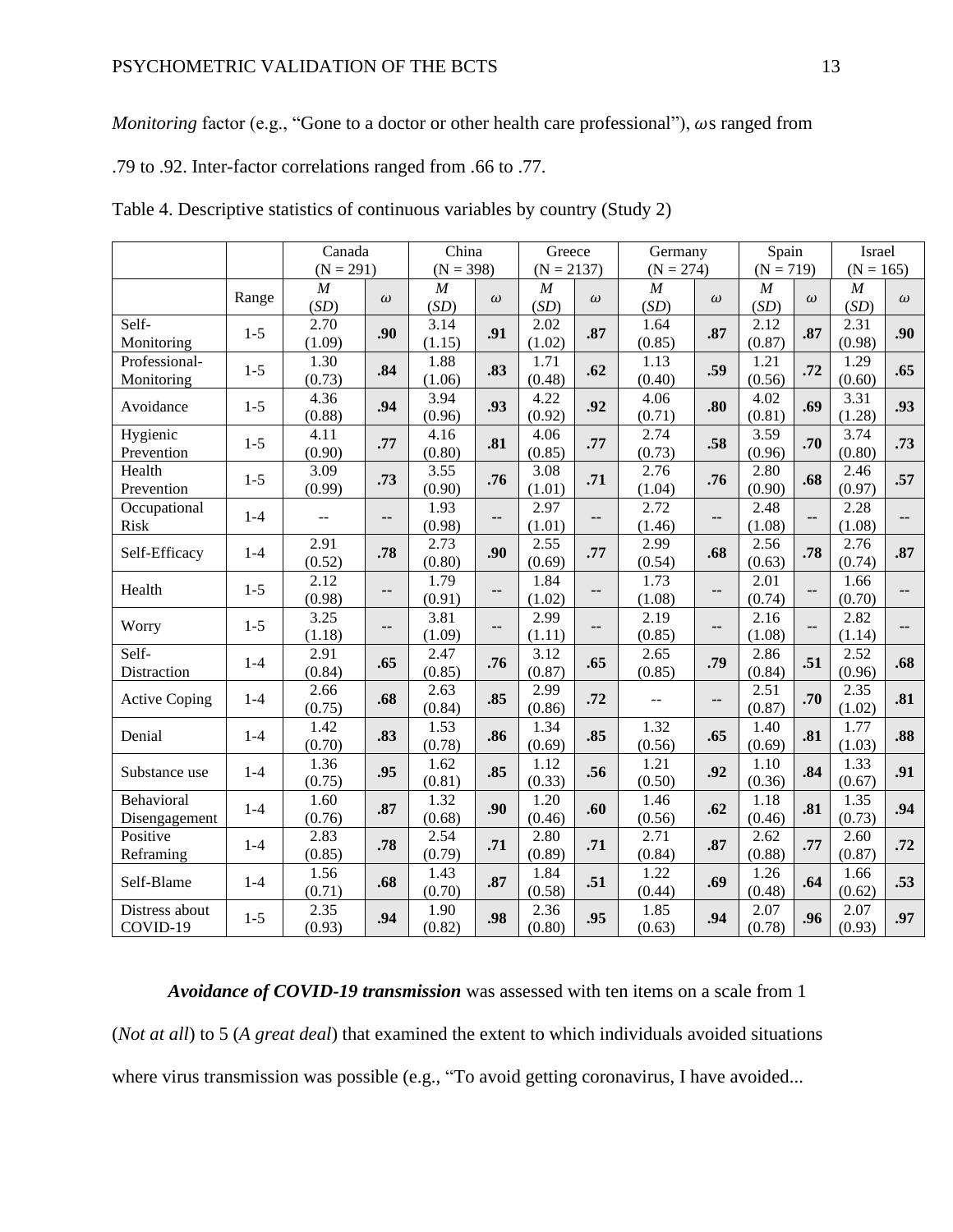People who were coughing or sneezing"). Exploratory factor analyses suggested that a one-factor model fit the data well across countries,  $\omega s$  ranged from .80 to .96.

*Preventative Behaviours* consisted of eight items<sup>3</sup> measured on a scale from 1 (*Not at*) *all*) to 5 (*A great deal*) that captured the extent to which individuals engaged in both hygienic and healthy behaviours to avoid COVID-19 transmission. Four items captured a *Hygienic-Focused* factor (e.g., "To avoid getting coronavirus, I have...worn a mask"),  $\omega s$  ranged from .65 to .86, and four items captured a *Health-Focused* factor (e.g., "To avoid getting coronavirus, I have...taken vitamins/herbal supplements),  $\omega$ s ranged from .75 to .82. Inter-factor correlations ranged from .10 to .77.

*Occupational risk* was measured by one item that asked participants, on a scale from 1 (*Not at all)* to 4 (*Very much so*), the extent to which their occupation presented risks for getting coronavirus<sup>4</sup>.

# *Individual Differences*

*Self-efficacy*, operationalized as optimistic self-beliefs to overcome COVID-19, was adapted from Schwarzer and Jerusalem's (1995) 10-item *General Self-Efficacy Scale* (GSE). Four items, endorsed on a scale from 1 (*Not at all true*) to 4 (*Exactly true),* assessed the extent to which individuals believed they could overcome the demands that COVID-19 imposed (e.g., "I can remain calm when facing [the coronavirus] because I can rely on my coping abilities"). The scale had acceptable reliability across all countries,  $\omega s$  ranged from .68 to .90.

*Health* was measured by one item that asked participants to describe their general health on a scale from 1 (*Excellent*) to 5 (*Poor*).

*Worry* was measured by one item that asked participants, "In general, would you say you are a worrier? That is do you worry all the time?". Participants rated their agreement on a scale from 1 (*Not at all*) to 5 (*Extremely*).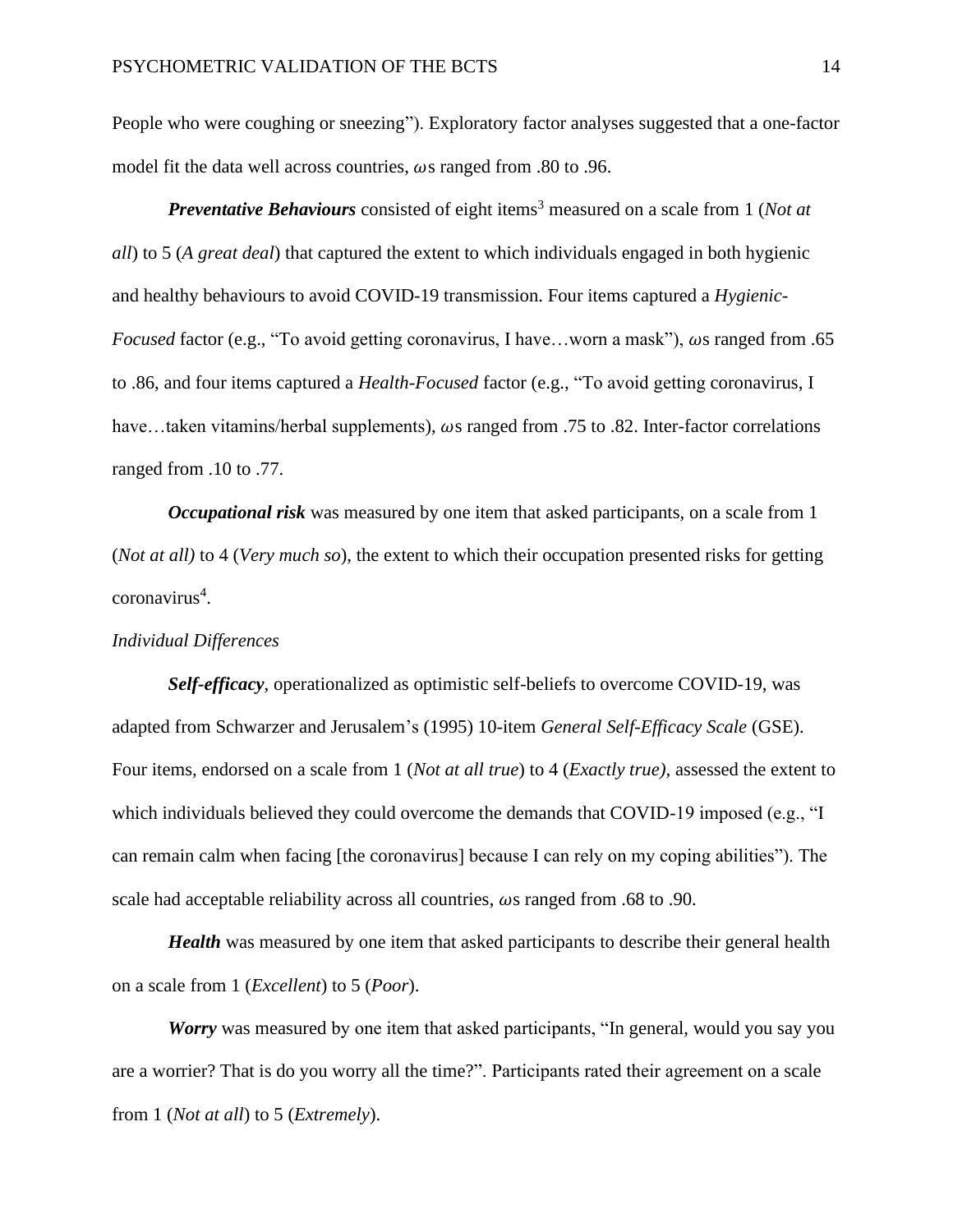*Demographics,* such as age and gender, were also measured to explore if there were gender differences in coronavirus threat, and to examine if older adults reported greater levels of coronavirus threat than younger adults.

# *Coping*

*Coping with COVID-19* was measured by Carver's (1997) Self-Distraction (e.g., "I've been turning to work or other activities to take my mind off things"),  $\omega s$  ranged from .51 to .79; Active Coping (e.g., "I've been taking action to try to make the situation better"),  $\omega s$  ranged from .68 to .85; Denial (e.g., "I've been refusing to believe that it has happened"),  $\omega s$  ranged from .65 to .88; Substance Use (e.g., "I've been using alcohol or other drugs to help me get through it"),  $\omega$ s ranged from .56 to .95; Behavioural Disengagement (e.g., "I've been giving up the attempt to cope"),  $\omega$ s ranged from .60 to .94; Positive Reframing (e.g., "I've been looking for something good in what is happening"),  $\omega s$  ranged from .71 to .87; and Self-Blame (e.g., "I've been blaming myself for things that happened"),  $\omega s$  ranged from .51 to .87, subscales of the Brief COPE. All subscales contained two items each. Instructions asked participants to indicate how they have been coping with the coronavirus specifically. Items were endorsed on a scale from 1 (*I haven't been doing this at all*) to 4 (*I've been doing this a lot*).

## *Emotion*

*Psychological distress* was a 26-item composite variable comprised of the 6-item *Anxiety*, 8-item *Depression*, 7-item *Anger*, and 5-item *Fatigue* subscales of the *Profile of Mood States – Short Form* (Shacham, 1983). Participants were asked to indicate their recent feelings about coronavirus on a scale from 1 (*Not at all*) to 5 (*Extremely*),  $\omega s$  ranged from .94 to .98.

## **Procedure and Analytic Plan**

Data were collected online from April  $2<sup>nd</sup>$  to September 1<sup>st</sup>, 2020 using a variety of recruitment methods, such as posts on social media (i.e., Facebook, Twitter, and Instagram),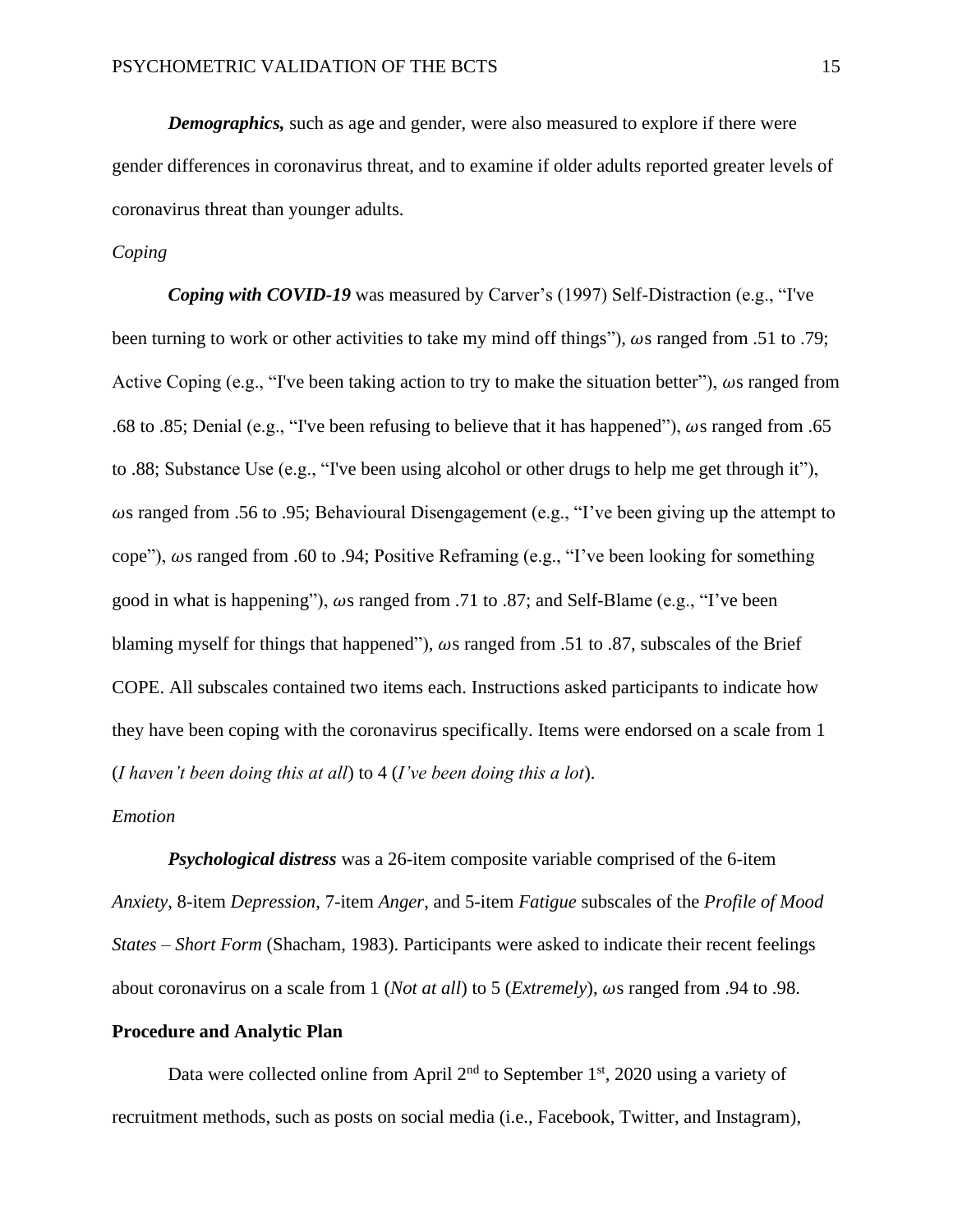flyers on university homepages, and through online participant recruitment tools (i.e., E-Poll Surveys, Questionstar, and SoSci). Prior to data collection, survey protocols were translated by a researcher fluent in the applicable language and then translated back into English. Informed consent was obtained online. Where applicable, all study procedures were approved by each institution's Ethics Review Board.

Considering that the scale points of the BCTS ranged from 1 to 5, the items were treated as ordered and categorical and thus, polychoric correlations, rather than product-moment correlations, were estimated to fit the models. Parameter estimates and model fit indices were obtained via robust weighted least squares estimation, whereby Satorra-Bentler-type adjustments to the fit statistics and standard errors were applied (Rhemtulla et al., 2012). Prior to running the CFAs across country, the polychoric correlations among the scale items and their residual correlations, as well as scree plots and parallel analyses with 100 iterations of the reduced polychoric correlations, were examined. Analyses for the CFAs were conducted using the *lavaan* (Rosseel, 2012) and *semTools* (Jorgenson et al., 2021) packages in the R Programming Language (R Core Team, 2020). Omega coefficients from CFAs (i.e., for the BCTS) and EFAs (i.e., for the supplementary analyses) were conducted using the *psych* package (Revelle, 2021), whereas omega coefficients from extant scales (e.g., coping variables) were conducted using the *MBESS* package (Kelley, 2020).

To evaluate the convergent validity of the scale, we conducted a series of bivariate correlations between coronavirus threat and COVID-19 related, individual difference, coping, and distress variables across country. We meta-analyzed the bivariate associations across all six countries using random-effects models. We used a random-effects approach to the internal metaanalysis to account for study heterogeneity, because the effect sizes were obtained from different populations. Study heterogeneity, or  $\tau^2$ , was calculated using a restricted maximum-likelihood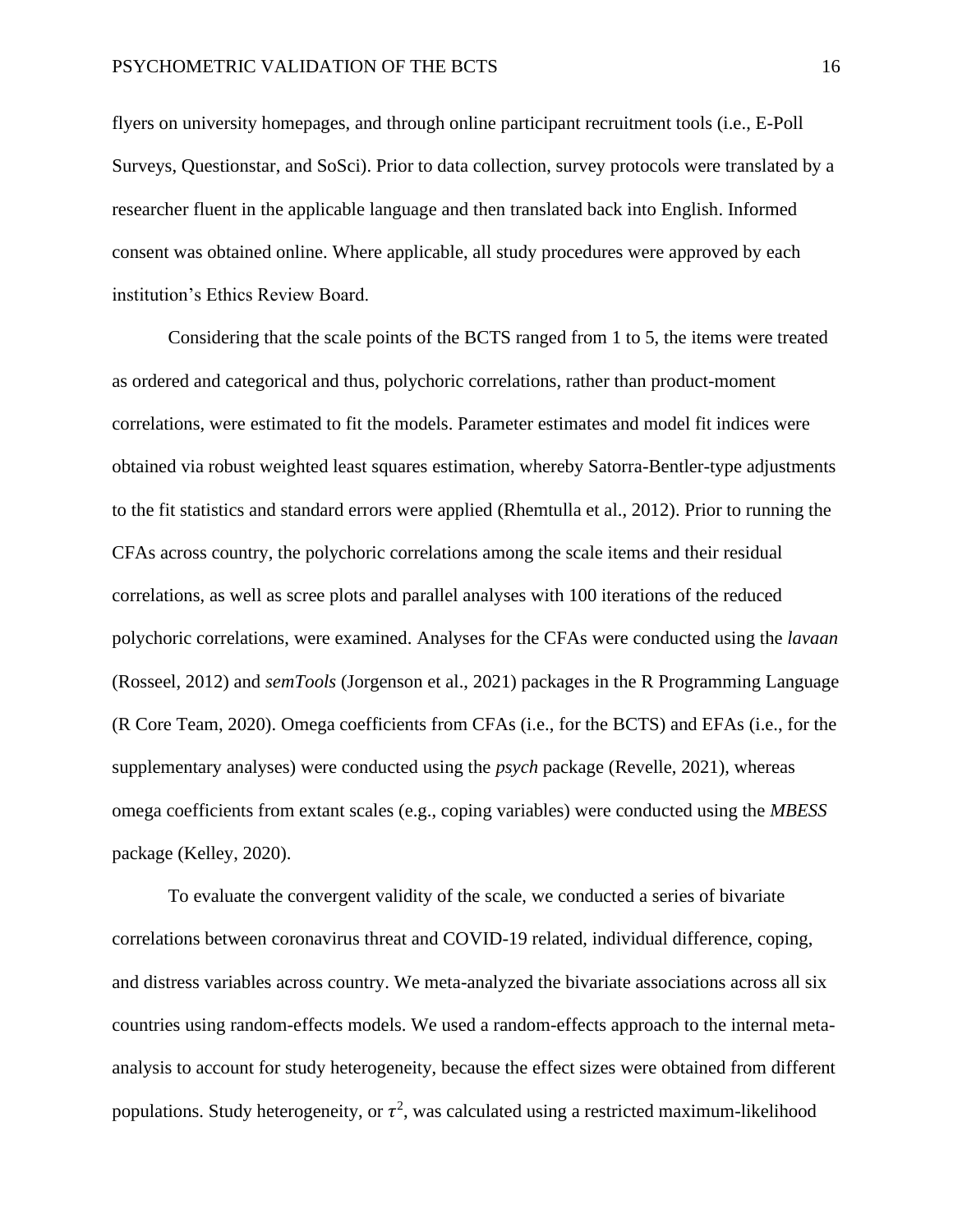estimator. All correlations were Fisher's *z* transformed for analyses and converted back to Pearson correlations for presentation. Data were analyzed using the *metafor* (Viechtbauer, 2010), *robumeta* (Fisher et al., 2017) and *correlation* (Makowski et al., 2019) packages for R. For pointbiserial relationships (i.e., the relationship between coronavirus threat and gender), Cohen's *d* was calculated using the *psych* package (Revelle, 2021) and converted to *r* using the *effect size* package (Ben-Shachar et al., 2020). The analytic plan for the meta-analysis was guided by Quintana (2015).

#### **RESULTS**

# *CFA*

Overall, the model fit statistics for the one-factor model (see Table 5), suggested that the model fit well to the data in all seven countries, *CFI* = .96 to .99, *TLI* = .92 to .99. Except for Spain (*SRMR* = .09), all of the *SRMRs* were acceptable, and ranged from .03 to .07. Generally speaking, *CFIs* and *TLIs* greater than .95 are indicative of good fit, and *SRMRs* below .08 are indicative of acceptable fit (Hu & Bentler, 1999). Factor loadings ranged from .51 to .97. Additionally, the scale had acceptable reliability across all samples:  $\omega s$  ranged from .85 to .94. Therefore, the evidence suggests that the BCTS is an acceptable, unidimensional, and reliable measure of the coronavirus threat construct.

To determine if the BCTS was equivalent across country (Chen et al., 2007; Putnick  $\&$ Bornstein, 2016), we also estimated and compared the fit of configural, metric, scalar, and strict invariance models. Firstly, the configural model fit the data well, *CFI* = .99, *TLI* = .99, *SRMR* = .05, which means that the same number of factors holds for each country and the same variables define the factor across country. Imposing equality constraints on all factor loadings (i.e., metric invariance) did not result in worse model fit, ∆*CFI* = -.004, ∆*TLI* = .004, ∆*SRMR* = .023. Although imposing equality constraints on both factor loadings and intercept parameters (i.e.,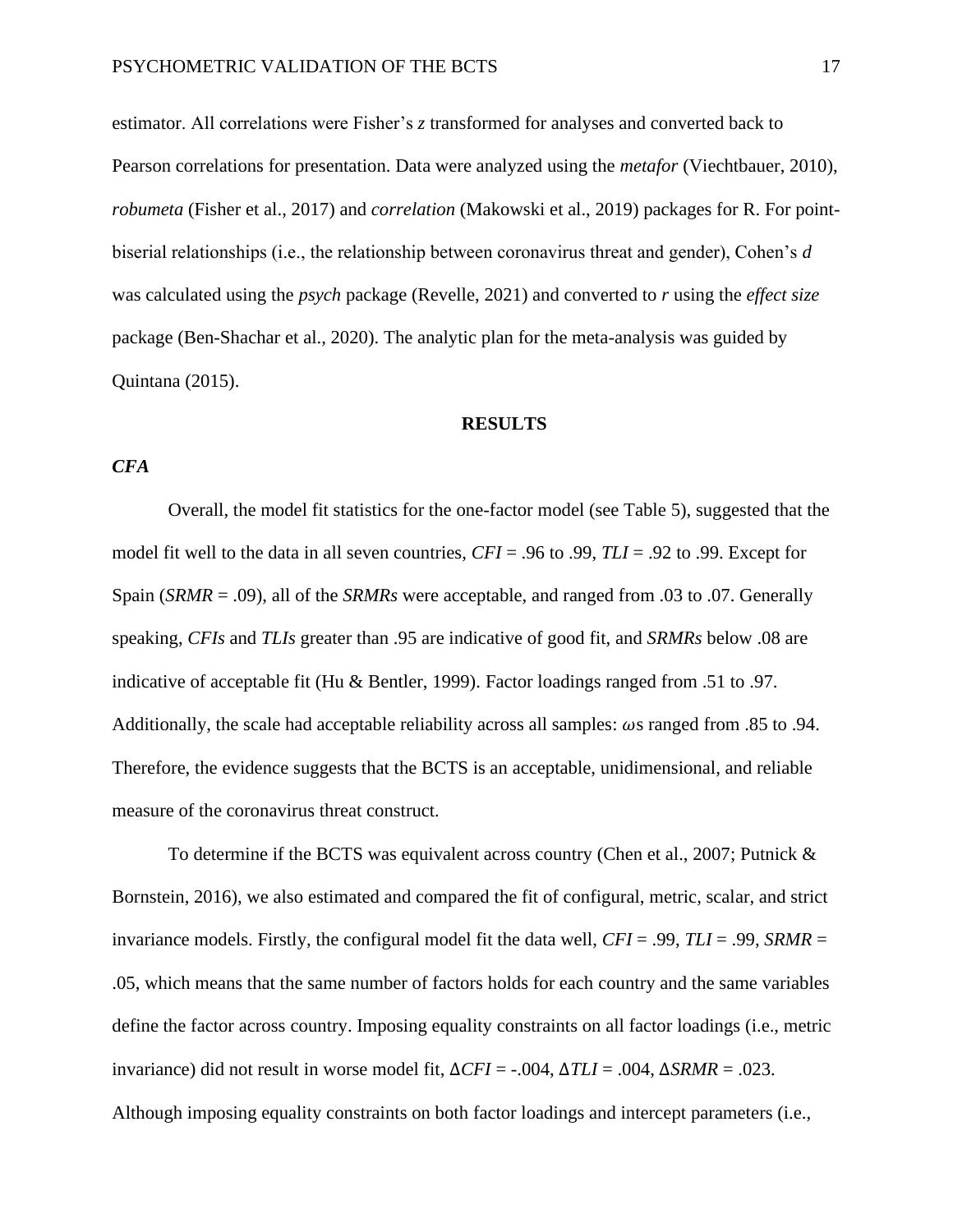scalar invariance) lead to worse fit according to the *CFI*, ∆*CFI* = -.018, other indices slightly improved or remained unchanged, ∆*TLI* = .001, ∆*SRMR* = -.022. Lastly, imposing equality constraints on all factor loadings, intercepts, and observed variable error variances (i.e., strict invariance) did not result in worse fit when compared to the scalar invariance model, ∆*CFI* = .010, ∆*TLI* = .006, ∆*SRMR* = .001. Therefore, the BCTS is sufficiently equivalent for individuals in Canada, China, Greece, Spain, and Israel.

|                                     | Canada    |                             | China     |               | Greece    |               | Germany |                             | Spain     |                             | Israel |               |
|-------------------------------------|-----------|-----------------------------|-----------|---------------|-----------|---------------|---------|-----------------------------|-----------|-----------------------------|--------|---------------|
|                                     | $(N =$    |                             | $(N =$    |               | $(N =$    |               | $(N =$  |                             | $(N =$    |                             | $(N =$ |               |
|                                     |           | 286)                        | 398)      |               | 2137)     |               | 274)    |                             | 719)      |                             | 163)   |               |
| <b>Item</b>                         | $\lambda$ | $\mathcal{E}_{\mathcal{L}}$ | $\lambda$ | $\mathcal{E}$ | $\lambda$ | $\mathcal{E}$ | λ       | $\mathcal{E}_{\mathcal{L}}$ | $\lambda$ | $\mathcal{E}_{\mathcal{L}}$ | λ      | $\mathcal{E}$ |
| How uncertain do you<br>feel?       | .51       | .74                         | .68       | .54           | .62       | .62           | .80     | .36                         | .81       | .34                         | .89    | .21           |
| How much do you feel at<br>risk?    | .81       | .35                         | .86       | .27           | .94       | .13           | .87     | .24                         | .91       | .17                         | .97    | .07           |
| How much do you feel<br>threatened? | .87       | .24                         | .92       | .16           | .95       | .10           | .87     | .24                         | .83       | .31                         | .96    | .08           |
| How much do you worry<br>about it?  | .85       | .28                         | .92       | .16           | .90       | .19           | .75     | .43                         | .85       | .27                         | .88    | .24           |
| How much do you think<br>about it?  | .75       | .43                         | .77       | .40           | .80       | .37           | .58     | .67                         | .82       | .33                         | .87    | .24           |
|                                     |           |                             |           |               |           |               |         |                             |           |                             |        |               |
| $\boldsymbol{M}$                    |           | 2.90                        |           | 3.36          | 2.82      |               | 2.73    |                             |           | 2.80                        |        | 2.53          |
| (SD)                                | (0.81)    |                             |           | (0.92)        |           | (0.90)        |         | (0.76)                      |           | (0.92)                      |        | (1.02)        |
| <b>CFI</b>                          |           | .96                         |           | .99           | .99       |               |         | .97                         | .96       |                             | .99    |               |
| TLI                                 |           | .92                         | .98       |               | .99       |               | .94     |                             | .92       |                             | .99    |               |
| <b>SRMR</b>                         |           | .07                         |           | .03           |           | .03           | .06     |                             | .09       |                             | .06    |               |
| $\omega$                            |           | .85                         |           | .90           | .90       |               | .86     |                             | .91       |                             | .94    |               |

Table 5: Results of the confirmatory factor analyses by country (Study 2).

*Note*,  $\lambda$  = completely standardized factor loading for the corresponding item,  $\varepsilon$  = standardized error variance (i.e., percentage of variance in coronavirus threat *not* explained by the corresponding item), *CFI =* robust comparative fit index;  $TLI$  = robust Tucker-Lewis index;  $SRMR = df$  corrected standardized root mean square residual;  $\omega$  = omega. Estimates were obtained via robust diagonally weighted least squares estimation.

### *Criterion Validity*

## *COVID-19 Related Variables*

Results of a random-effects meta-analysis (see Table 6) suggested that coronavirus threat was

strongly positively correlated with self-monitoring behaviours. A Baujat plot (Baujat et al.,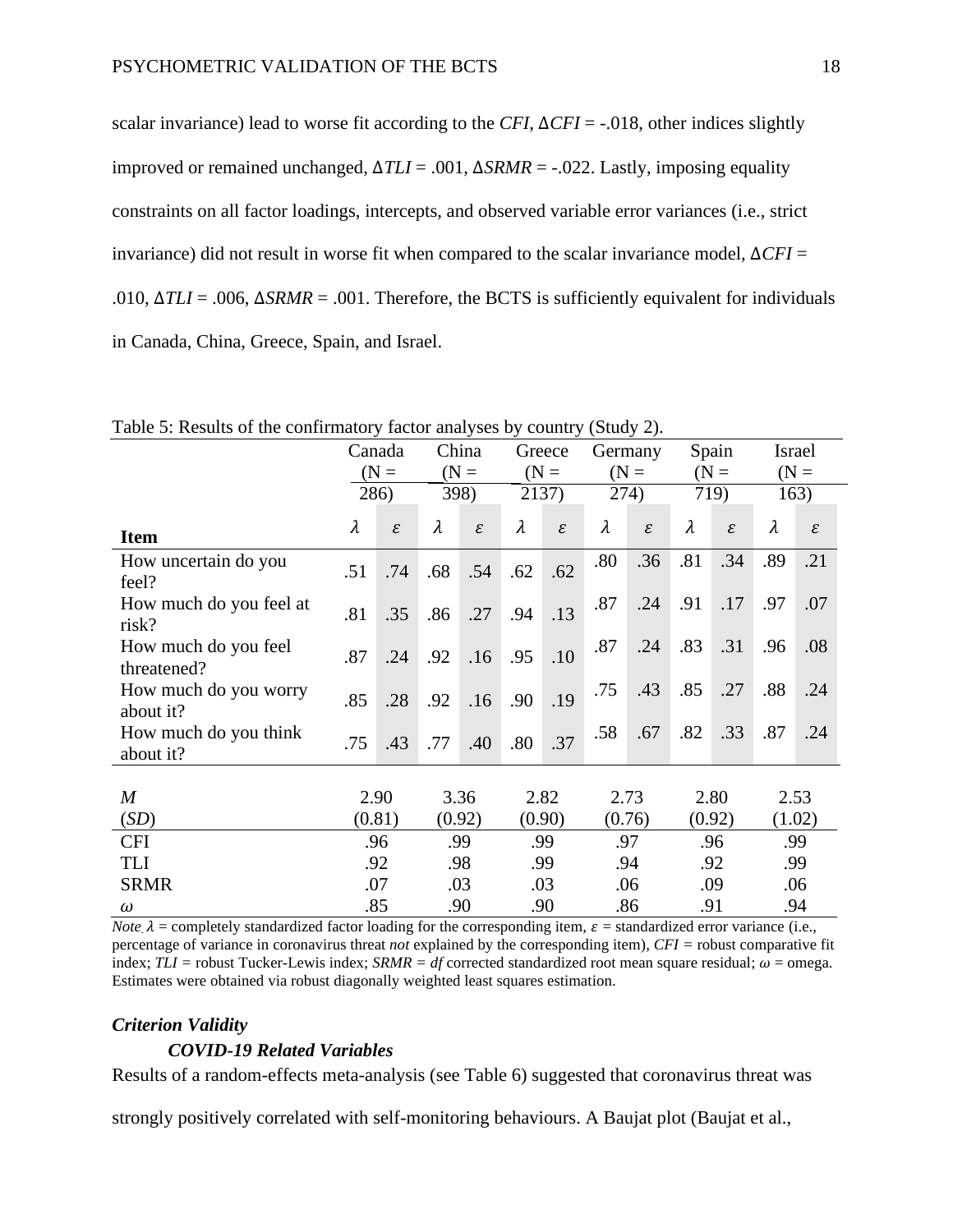2002), as well as an analysis of outliers and influential cases (Viechtbauer & Cheung, 2010), suggested that the relationship was smallest in China,  $r = .21,95\%$  CI [.11, .30]. In addition to self-monitoring behaviours, coronavirus threat was also significantly and modestly positively associated with being monitored by a professional, with no indication of sample heterogeneity or influential cases. Further supporting the convergent validity of the BCTS, coronavirus threat was moderately positively associated with the avoidance of situations where virus transmission was possible. Importantly, there was statistically significant sample heterogeneity, in which the relationship was weakest for Canadian students,  $r = .10, 95\%$  CI [ $-.02, .22$ ]. Coronavirus threat was also quite strongly positively associated with engaging in hygienic-based preventative behaviours, in which the relationship was smallest in China, *r* = .14, 95% CI [.04, .24]. The relationship between coronavirus threat and engaging in health-based preventative behaviours was negligible, with no evidence of sample heterogeneity. Lastly, those who worked in occupations where one was at risk for getting coronavirus were also more likely to feel threatened by the virus, whereby the relationship was strongest in Israel,  $r = .41,95\%$  CI [.27, .53].

#### *Individual Differences*

Individuals who felt more efficacious in coping with COVID-19 were moderately less likely to feel threatened by the virus, but the effect was weakest in China, *r* = -.04, 95% CI [-.14, .06]. As expected, individuals who self-reported poor health were more likely to report greater levels of coronavirus threat, whereby the relationship was weakest in Greece,  $r = .14$ , 95% CI [.10, .18]. Self-reported worriers were much more likely to score higher on the BCTS, but there was substantial sample heterogeneity. Although none of the samples were identified as outliers, the relationship between worry and coronavirus threat was weak in China, *r* = .09, 95% CI [-.01, .19], but strong in Germany, *r* = .62, 95% CI [.54, .69] and Israel, *r* = .61, 95% CI [.50, .70].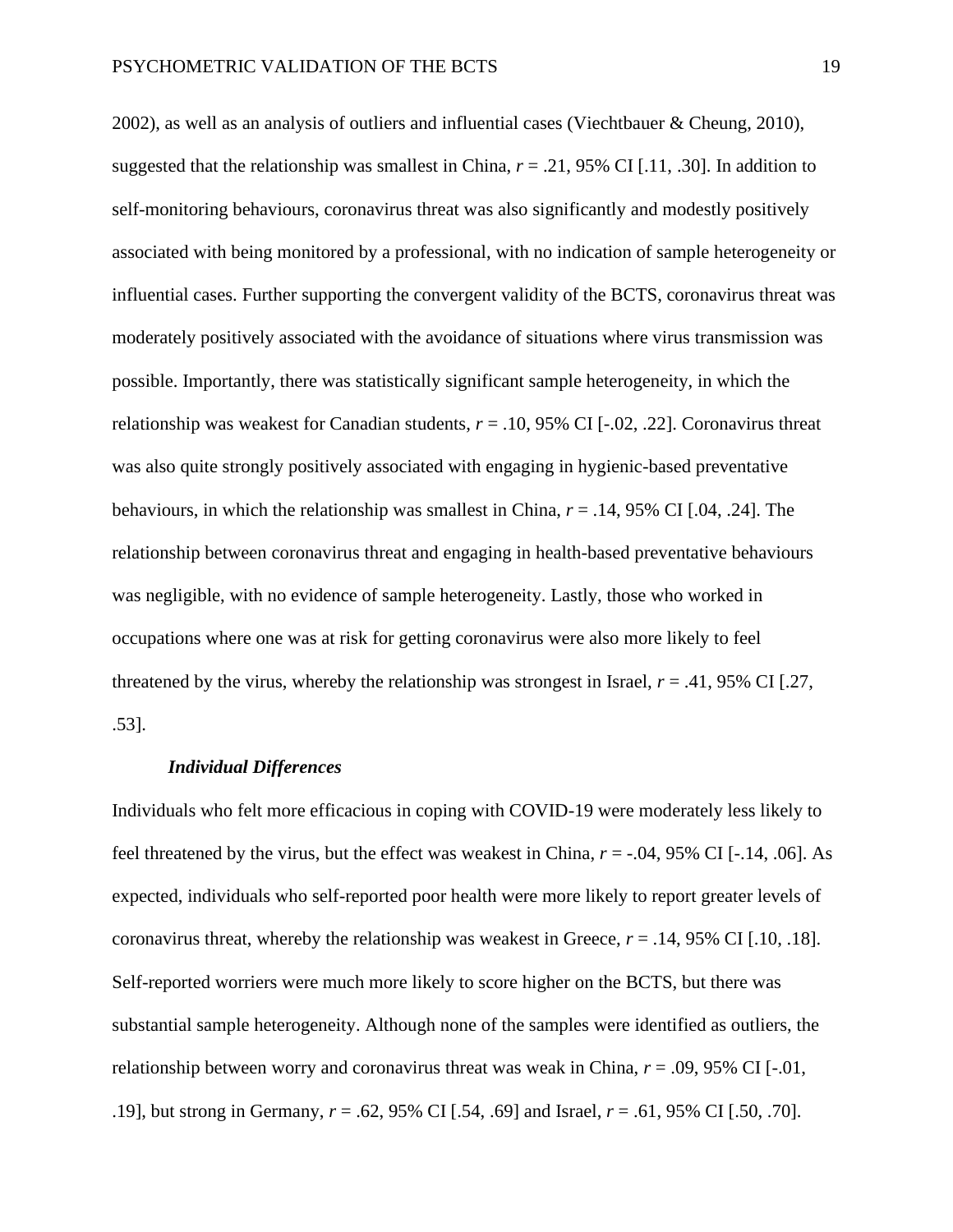Lastly, age and gender were weakly associated with coronavirus threat, with older adults and women reporting slightly greater levels of coronavirus threat. We found no evidence of sample heterogeneity for gender and age.

| Pearson correlations of coronavirus threat and study variables (Study 2) |           |          |           |           |           |           |                         |
|--------------------------------------------------------------------------|-----------|----------|-----------|-----------|-----------|-----------|-------------------------|
|                                                                          | Canada    | China    | Greece    | Germany   | Spain     | Israel    | <b>Random Effects</b>   |
|                                                                          | $(N =$    | $(N =$   | $(N =$    | $(N =$    | $(N =$    | $(N =$    | Correlation             |
|                                                                          | 286)      | 398)     | 2137)     | 274)      | 719)      | 163)      | [95% CI]                |
| COVID-19 Related                                                         |           |          |           |           |           |           |                         |
| Self-Monitoring                                                          | $.39***$  | $.21***$ | $.44***$  | .38***    | $.35***$  | $.44***$  | $.37$ [ $.30, .44$ ]    |
| Professional-                                                            | $.15*$    | .03      | $.16***$  | $.13*$    | $.16***$  | $.30***$  | $.15$ [.10, .20]        |
| Monitoring                                                               |           |          |           |           |           |           |                         |
| Avoidance                                                                | .10       | $.27***$ | $.32***$  | $.18**$   | $.28***$  | $.18*$    | $.24$ [.17, .30]        |
| Hygienic                                                                 | $.28***$  | $.14**$  | $.38***$  | $.29***$  | $.30***$  | $.38***$  | .30 [.22, .37]          |
| Prevention                                                               |           |          |           |           |           |           |                         |
| Health                                                                   | .01       | .05      | $.06**$   | .02       | .01       | .06       | $.04$ [.01, .07]        |
| Prevention                                                               |           |          |           |           |           |           |                         |
| Occupational                                                             | $-$       | $.21***$ | $.08***$  | .05       | $.19**$   | $.41***$  | .18 [.06, .30]          |
| <b>Risk</b>                                                              |           |          |           |           |           |           |                         |
| <b>Individual</b>                                                        |           |          |           |           |           |           |                         |
| Differences                                                              |           |          |           |           |           |           |                         |
| Self-Efficacy                                                            | $-.24***$ | $-.04$   | $-.28***$ | $-.36***$ | $-.26***$ | $-.26***$ | $-.24$ $[-.32, -.16]$   |
| Health                                                                   | $.20***$  | $.16*$   | $.14***$  | $.26***$  | $.23***$  | .16       | $.18$ [.14, .23]        |
| Worry                                                                    | $.37***$  | .09      | .43***    | $.62***$  | $.27***$  | $.61***$  | $.41$ [.24, .56]        |
| Age                                                                      | .03       | $- -$    | $-$       | $.21***$  | $.10**$   | .05       | $.10$ [.03, .17]        |
| Gender                                                                   | .14       | .03      | $.11***$  | $.14*$    | $.10**$   | $-.03$    | $.10$ [.07, .13]        |
| Coping                                                                   |           |          |           |           |           |           |                         |
| Self-Distraction                                                         | .11       | $.22***$ | $.17***$  | $.16**$   | $.11**$   | $.23**$   | $.16$ [ $.13$ , $.19$ ] |
| <b>Active Coping</b>                                                     | $.16**$   | $.23***$ | $.09***$  | $-$       | $.21***$  | $.27***$  | $.18$ [.11, .25]        |
| Denial                                                                   | .06       | .07      | $.05*$    | $.18**$   | $.25***$  | $.47***$  | $.18$ [.05, .30]        |
| Substance use                                                            | $.12*$    | $.18***$ | $.07***$  | .02       | $.11**$   | .13       | $.10$ [ $.06, .14$ ]    |
| Behavioral                                                               | .10       | $.10*$   | $.14***$  | $-.04$    | $.18***$  | $.26***$  | $.12$ [.06, .19]        |
| Disengagement                                                            |           |          |           |           |           |           |                         |
| Positive                                                                 | .09       | $.25***$ | $-.02$    | $-.26***$ | $-.06$    | .11       | .04 [ $-.10, .17$ ]     |
| Reframing                                                                |           |          |           |           |           |           |                         |
| Self-Blame                                                               | $.26***$  | $.13**$  | $.10***$  | $.16**$   | $.12**$   | $.20*$    | $.14$ [.10, .19]        |
| Emotion                                                                  |           |          |           |           |           |           |                         |
| Distress about                                                           | $.51***$  | $.29***$ | $.57***$  | $.52***$  | $.42***$  | $.70***$  | .51 [.39, .61]          |
| COVID-19                                                                 |           |          |           |           |           |           |                         |

Table 6 Pearson correlations of coronavirus threat and study variables (Study 2)

*Note*.  $* p < .05, ** p < .001, ** p < .001$ 

A positive coefficient for gender indicates that females scored higher, whereas a negative coefficient indicates that males scored higher

# *Coping*

Supporting the transactional theory of stress and coping, individuals who reported greater threat

due to COVID-19 were more likely to cope by engaging in self-distraction, active coping, denial,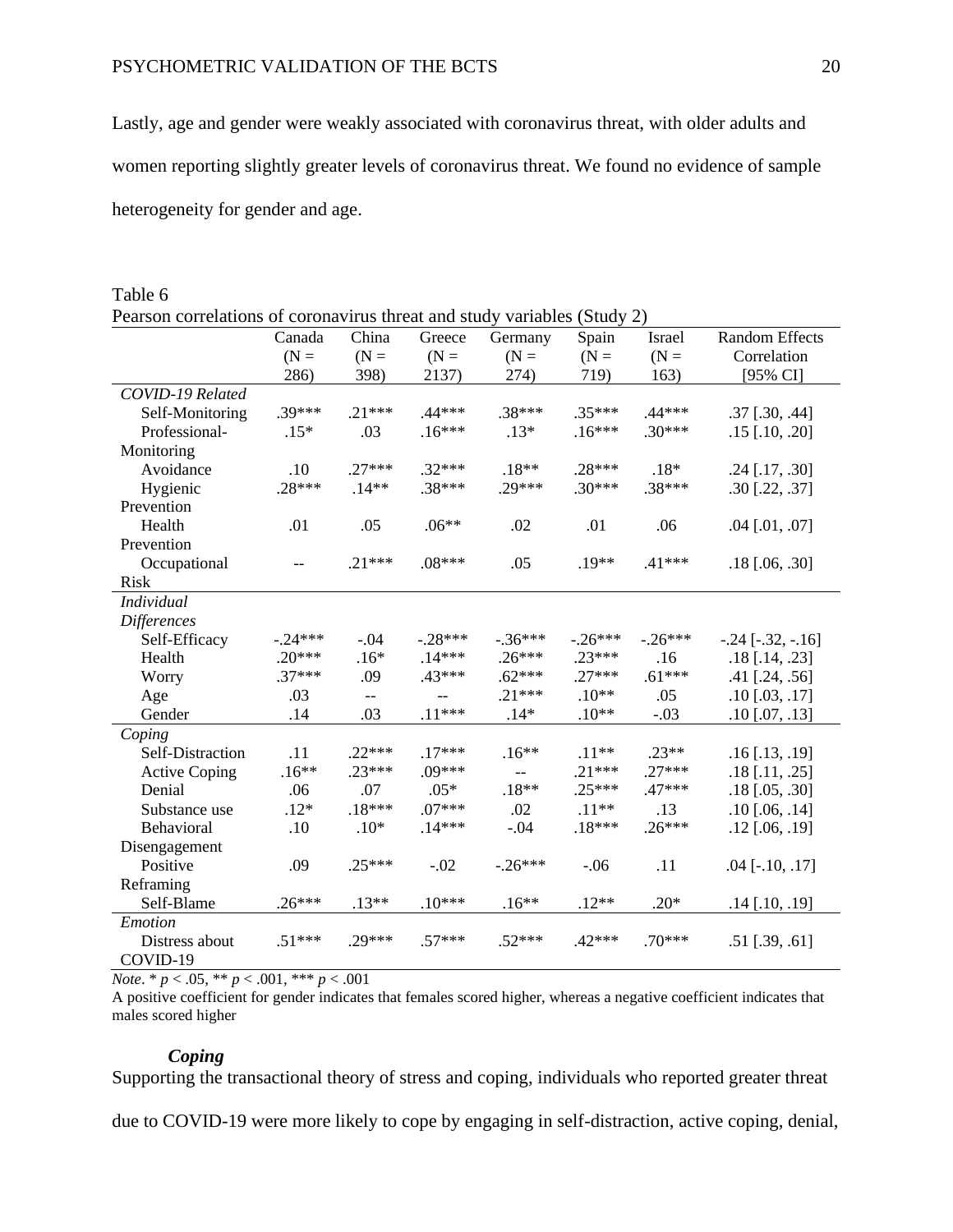substance use, self-blame, and by behaviourally disengaging with COVID-19, but not by engaging in positive reframing. Although there was no evidence of sample heterogeneity in coping via self-distraction, substance use, or self-blame, there was evidence of sample heterogeneity for active coping and denial, whereby the relationship was weakest in Greece,  $r =$ .09, 95% CI [.05, .13] and *r* = .09, 95% CI [.05, .13], respectively; for behavioural disengagement, in which the relationship was weakest in Germany,  $r = -0.04$ , 95% CI [ $-0.16$ , 08]; and for positive reframing, where the relationship was positive and modest in China, *r* = .25, 95% CI [.16, .34], but negative and modest in Germany, *r* = -.26, 95% CI [-.37, -.15].

## *Psychological Distress*

Coronavirus threat was strongly positively associated with distress (i.e., anxiety, depression, anger, and fatigue) about the virus, but there was statistically significant sample heterogeneity. A Baujat plot as well as analysis of outliers and influential cases suggested that the relationship was largest in Israel, *r* = .70, 95% CI [.61, .77].

#### **Study 2 Discussion**

The purpose of study 2 was to evaluate the structural and convergent validity of the BCTS across six countries: Canada, China, Greece, Germany, Spain, and Israel. Incremental fit indices (CFIs > .95, TLIs > .92, SRMRs  $\leq$  .09), factor loadings ( $\lambda$ s ranged from .51 to .97), reliability estimates ( $\omega$ s ranged from .85 to .94), and correlations with variables that are theoretically and practically important, provided strong evidence that the BCTS is a valid, reliable, and useful measurement of the coronavirus threat construct.

## **General Discussion**

Across two studies, over 4,700 adults, and nine countries, the current research provides support that the *Brief Coronavirus Threat Scale* is a valid and reliable tool that can be measured in an international context. Results of exploratory and confirmatory factor analyses demonstrated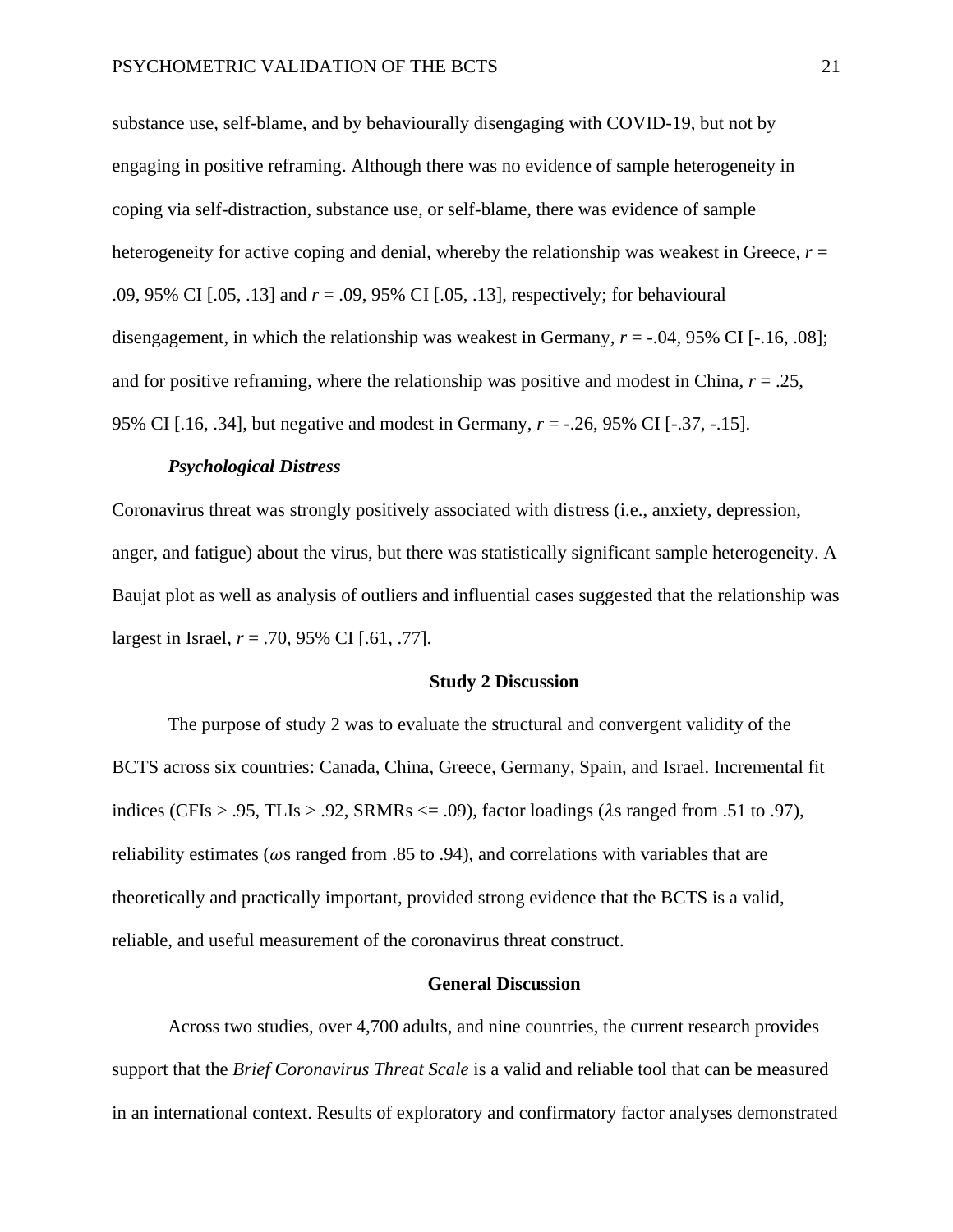that the coronavirus threat construct explained between 53% to 66% of the variance in the BCTS, factor loadings ranged from .51 to .97, *CFI*s and *TLI*s were greater than .90, and reliability coefficients ranged from .84 to .94 across all nine countries. In this way, the BCTS can be used in an international context to help understand and predict how people appraise and cope with the effects of COVID-19.

## **Theoretical Implications**

According to the anxiety-to-approach model of threat and defence (Jonas et al., 2014), a threat is perceived if a discrepancy exists between one's expectations (e.g., "I need to feel safe") and one's life circumstances (e.g., "My safety is at risk for loss"). Importantly, through the behavioural inhibition system, people are motivated to reduce the anxiety created from this discrepancy through cognitively and/or behaviourally attending to the threat (i.e., hypervigilance) and/or avoiding the threat. In study 2, random effects meta-analytic models demonstrated that the BCTS was strongly associated with self-monitoring of one's symptoms, a form of COVID-19 related vigilance; weakly correlated with being monitored by a professional, a stronger form of being vigilant about COVID-19; strongly correlated with avoiding situations where virus transmission was possible; and strongly correlated with being distressed about COVID-19. These theoretically important relationships provide support for the convergent validity of the BCTS.

In addition to hypervigilant and avoidant behaviour, the anxiety-to-approach model of threat and defence (Jonas et al., 2014) also posits that individuals will engage in approachoriented behaviour (via the behavioural activation system) if the discrepancy between one's expectations and their life circumstances appears manageable and/or a solution is obvious. Considering that activities such as handwashing and mask wearing have been shown to be effective in mitigating the infection and spread of COVID-19 (National Center for Immunization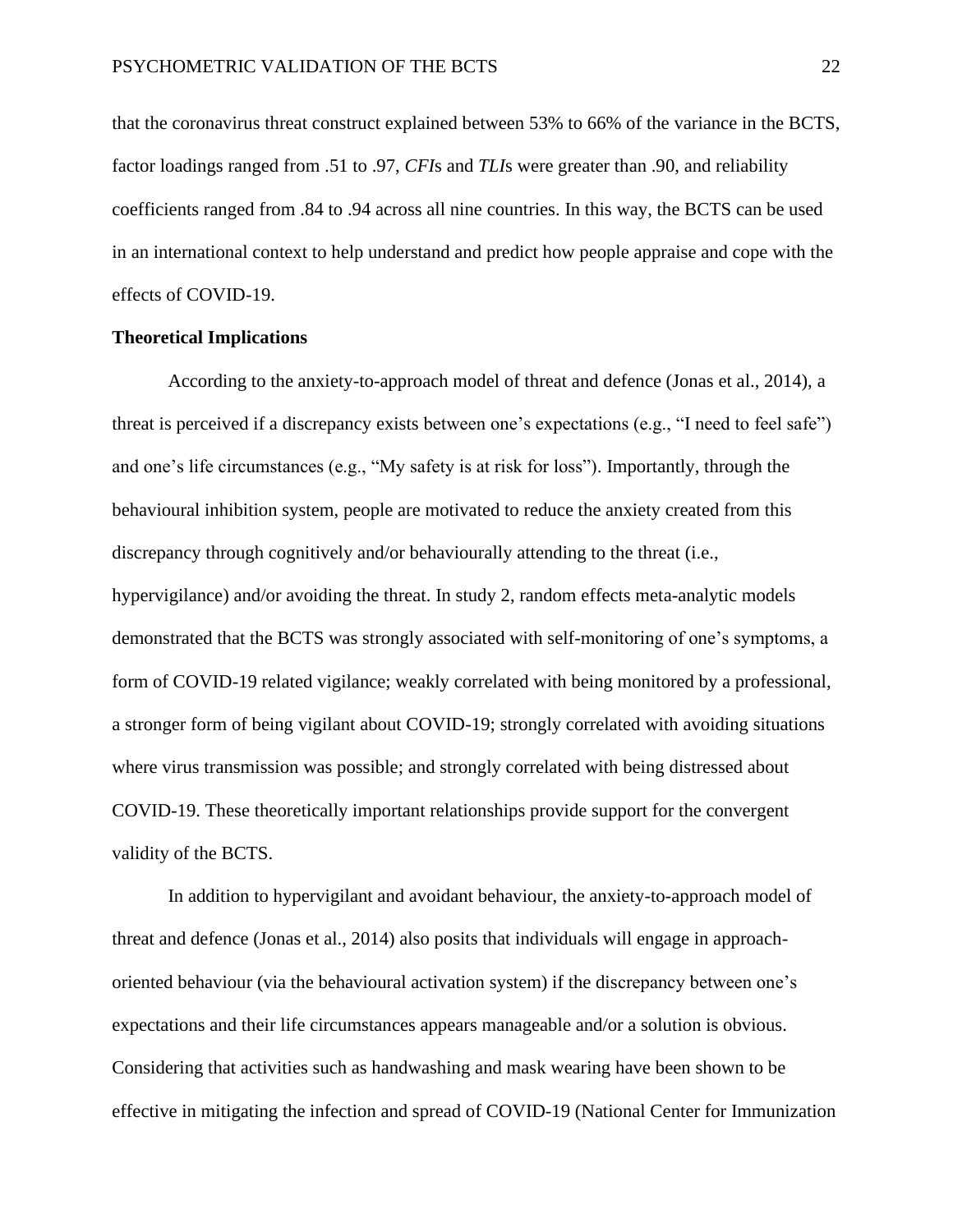and Respiratory Diseases, 2021 March 8) and are relatively accessible solutions in solving one's discrepancy of needing safety and feeling safe, a measure of COVID-19 threat should have also predicted COVID-19 preventative behaviour (e.g., using hand sanitizer, wearing a mask). Importantly, a random effects meta-analysis suggested that coronavirus threat was associated with hygienic-based, but not health-based, preventative behaviour, and the relationship was quite strong in magnitude.

The transactional theory of stress and coping (Lazarus  $\&$  Folkman, 1984) postulates that individuals will vary in the extent to which they perceive a stressor as having the potential to cause harm or loss. As noted by Lazarus and Folkman (1987), the perception of threat "requires the conjunction of an environment having certain attributes with a particular kind of person who will react with threat when exposed to those environmental attributes" (p. 142). In study 2, we examined whether an individual's sense of self-efficacy in overcoming COVD-19, self-reported health, and a tendency to worry were associated with coronavirus threat. Considering that people with high self-efficacy tend to construe stressors as a challenge to be mastered rather than a threat to be avoided, and they approach threats with a sense of control over them (Bandura, 1997), individuals with a high sense of self-efficacy in regard to COVID-19 should feel less threatened by the virus. Additionally, since the effects of COVID-19 are often more severe in people with health conditions, such as lung or heart disease (Jordan et al., 2020), individuals who report poor health should also report more threat related to COVID-19. Lastly, since worriers are intolerant of uncertainty (Freeston et al., 1994), often remembering threat-related words in memory tasks better than neutral words (Friedman et al., 2000), individuals who report a tendency to worry should also report greater coronavirus threat as measured by the BCTS. Results of random effects meta-analyses demonstrated that self-efficacy was moderately and negatively related to coronavirus threat while poor health was sufficiently positively related to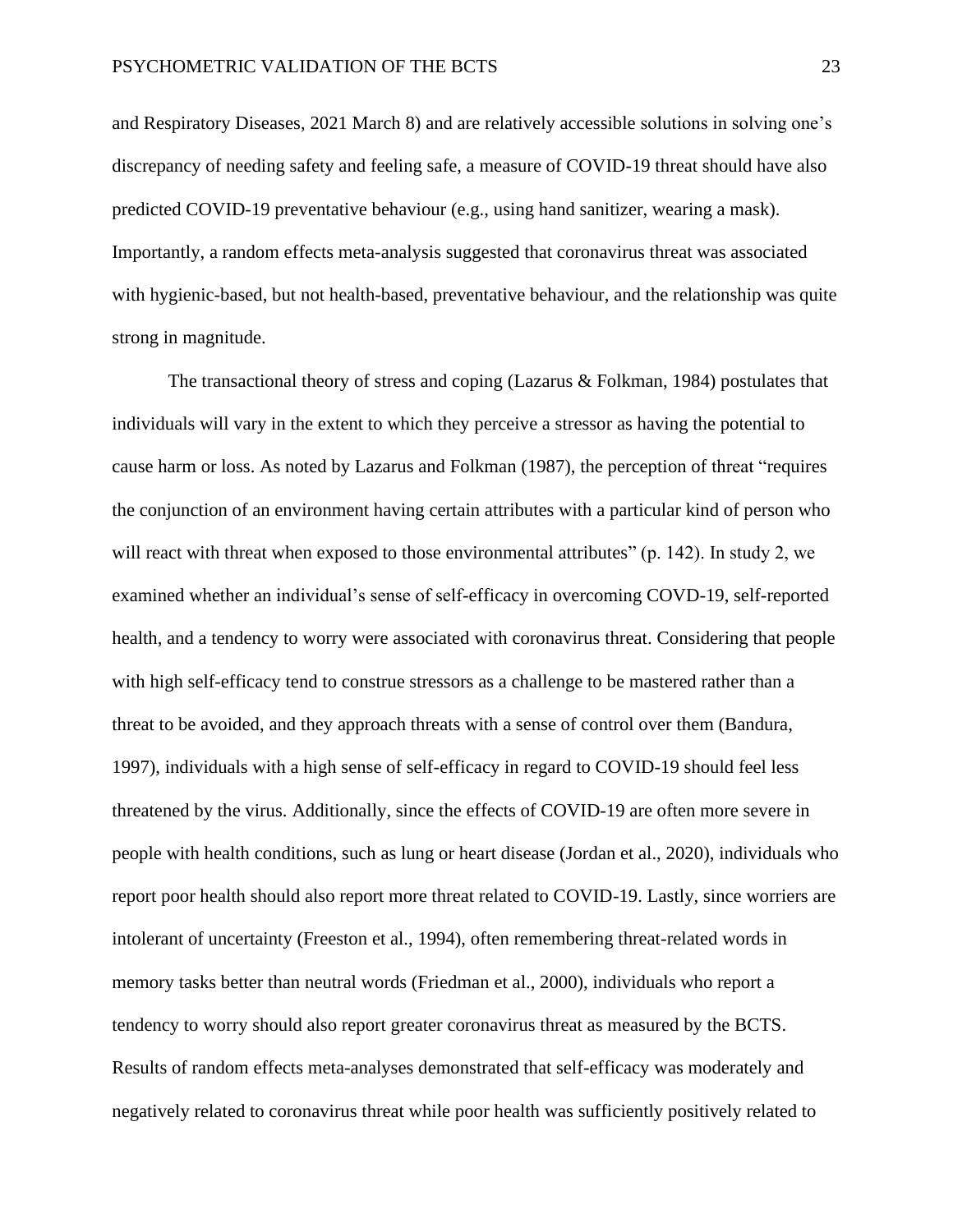coronavirus threat, and worry was strongly positively related to coronavirus threat, thereby providing further support for the validity of the BCTS.

Lastly, in line with the transactional theory of stress and coping, if a stressor is appraised as threatening, people will engage in a secondary appraisal process by which they employ "cognitive and behavioral efforts to master, reduce, or tolerate the internal/external demands that are created by the stressful encounter" (Folkman, 1984, p. 843). Supporting the transactional theory of stress and coping, individuals who reported greater levels of coronavirus threat were more likely to engage in self-distraction, active coping, denial, substance use, and blame themselves in order to overcome the demands that COVID-19 elicited. They were also more likely to behaviourally disengage from the stressor (i.e., giving up the attempt to cope). Although the correlations between coping and coronavirus threat were small in magnitude, it is important to note that there are likely a number of moderators that influence the relationship between coronavirus threat and coping behaviours (e.g., perceived control; Folkman, 1984). Also, a small effect is practically important when one considers the negative consequences that can arise from engaging in maladaptive forms of coping, such as substance use (Wardell et al., 2020).

## **Practical Implications**

In study 2, we found that occupational risk of contracting COVID-19 was positively associated with coronavirus threat. Previous research suggests that individuals who work in jobs where contact with others is frequent, proximity to others is close, and exposure to disease and infection is likely, are much more likely to develop severe COVID-19 (Hawkins, 2020). In a national UK sample of 120,000 participants, healthcare workers were almost seven and a half times more likely to develop severe COVID-19 relative to non-essential workers (Mutambudzi et al., 2020). To reduce the high levels of threat that may be present for essential workers, the current research suggests that employees may benefit if organizations take a number of steps to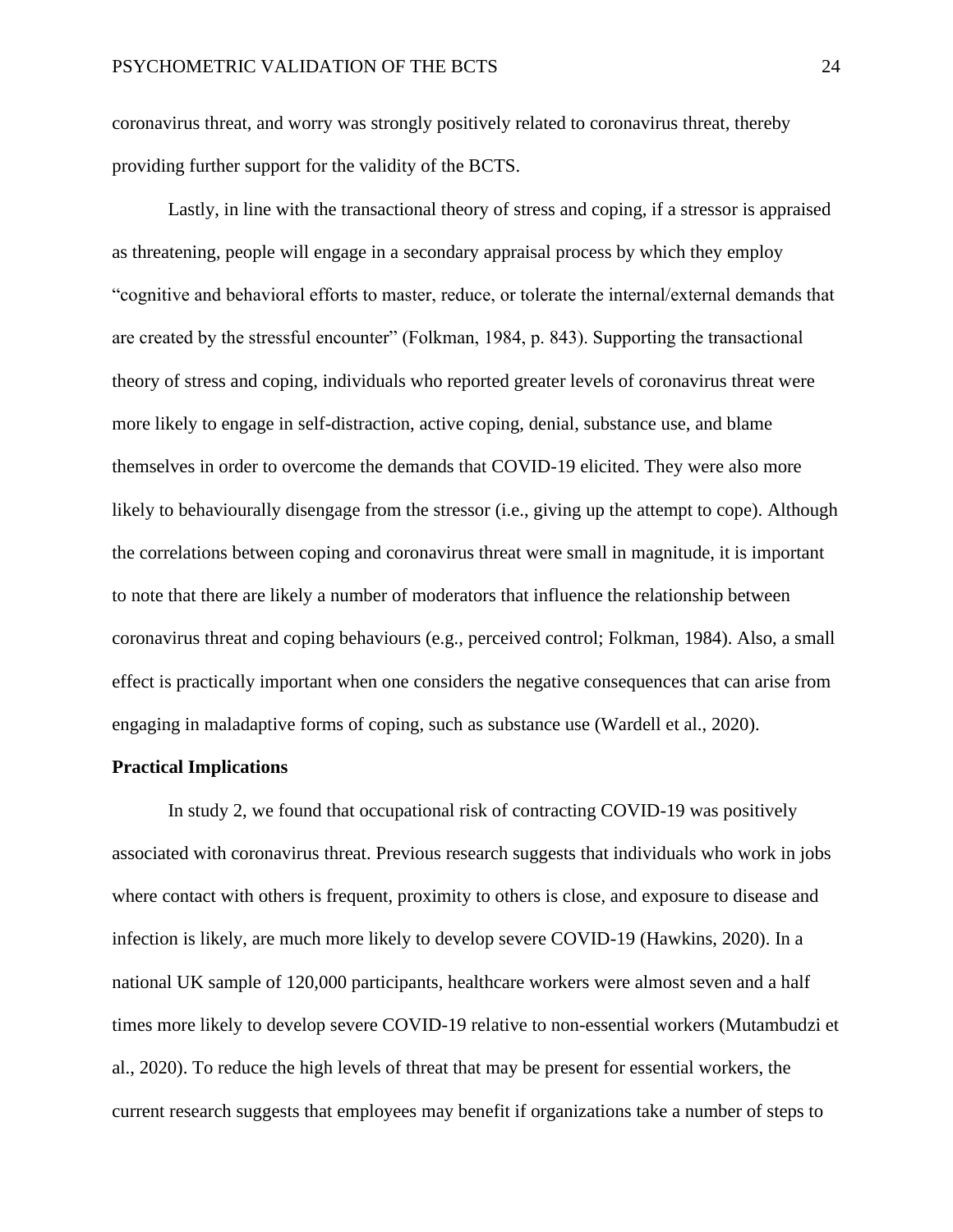prevent the spread of the virus at their worksites, including ensuring physical distancing and hygienic practices, ensuring proper ventilation and air conditioning, transparent communication with staff about workplace changes, and supporting workers in higher-risk groups (e.g., see [www.hse.gov.uk/coronavirus\)](http://www.hse.gov.uk/coronavirus).

In addition to occupational challenges, we also found that individuals who felt more threatened by COVID-19 were also more likely to cope by engaging in substance use. In fact, one in four Canadian adults have been drinking more since the start of the pandemic (Canadian Centre on Substance Use and Addiction, 2020) which is problematic, considering the long-term health consequences of alcohol misuse (e.g., see Center for Disease Control and Prevention, 2021). Perhaps more alarmingly, substance abuse could make individuals more susceptible to infection (e.g., by leaving one's home to purchase substances) or severe COVID-19 (Ornell et al., 2020). In this way, reducing threat associated with COVID-19 (e.g., by offering practical solutions to seek social support) may prevent individuals from engaging in substance misuse, which may in turn, prevent individuals from also contracting and spreading COVID-19.

In this research we also found that the strength of the relationship between coronavirus threat and relevant psychological variables differed by country. It is important to note that national differences in these relationships may reflect responses to national policy to deal with the pandemic, and not cultural differences *per se*. For example, in the face of a surge in infections, governments often implement lockdowns and shutdowns to restrict social interaction and non-essential travel in an effort to control the spread of the virus. Since surges in infection as well as government policies varied not only over time but within countries, this may explain the heterogeneity in the meta-analyses. Future research could be directed to linking shutdowns and lockdowns with key psychological variables.

## **Limitations and Future Directions**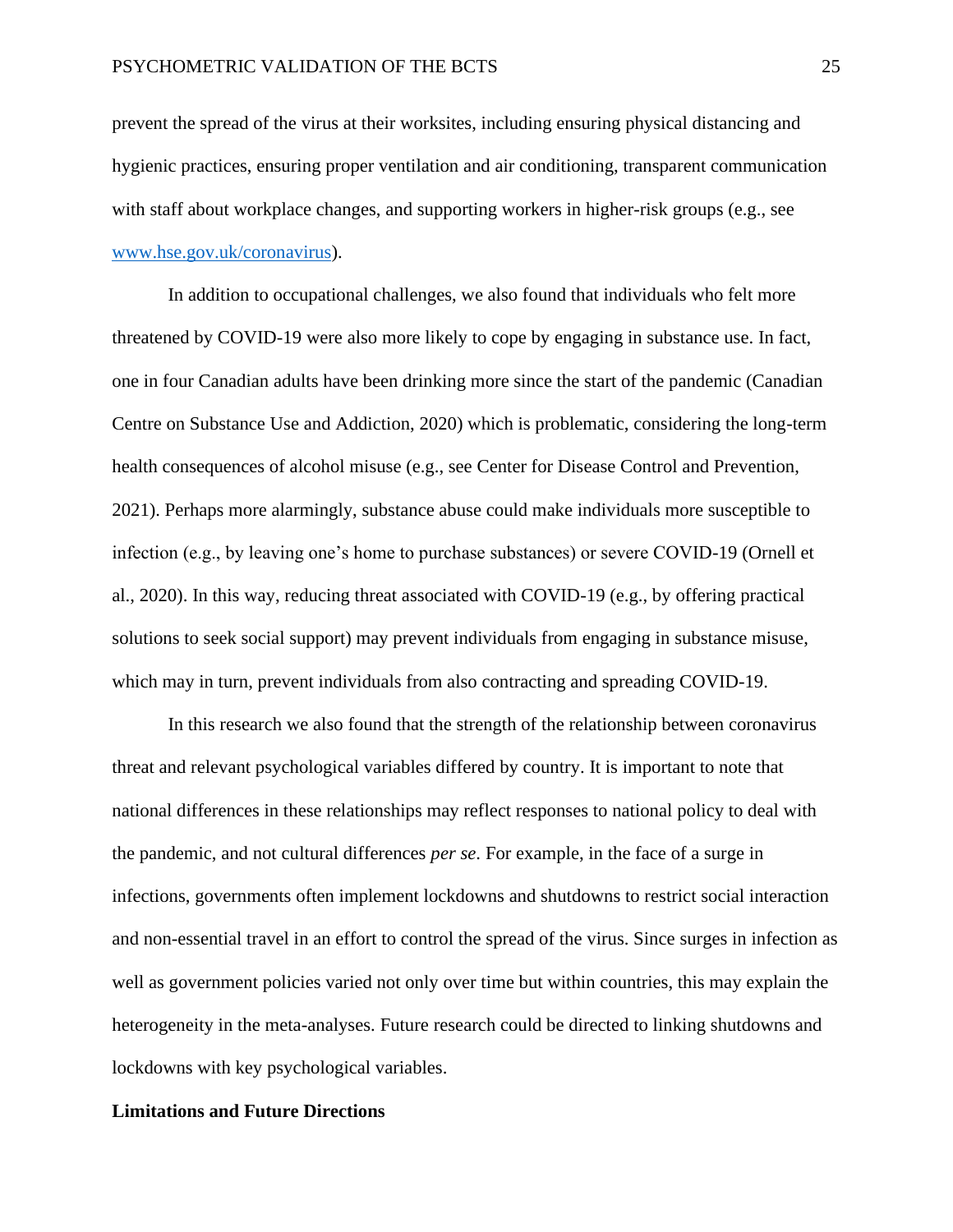In the current research, the relationship between coronavirus threat and coping was small in magnitude. Considering that the subscales of the Brief COPE are only two-items each, a few of the subscales had poor reliability (see Table 4) and thus, the relationships between coronavirus threat and coping should be interpreted cautiously. To better capture the process-oriented nature of stress and coping, future research should examine the extent to which perceptions of threat, coping, and distress change over time. Considering that the context of COVID-19 changes frequently (e.g., with lockdowns, restrictions, cases, vaccines), such a longitudinal and withinperson approach would provide ecological and externally valid evidence of the day-to-day changes in threat and coping with COVID-19.

Results of random effects meta-analyses suggested that the correlations between coronavirus threat and a number of theoretically and practically important variables differed across country. There was also substantial sample heterogeneity in the meta-analytic relationship between coronavirus threat and coping variables. Future research should examine the extent to which context-specific, governmental policy, and culturally relevant variables may explain the moderative effects of country on the relationship between coronavirus threat and relevant variables.

#### **References**

Ahorsu, D. K., Lin, C. Y., Imani, V., Saffari, M., Griffiths, M. D., & Pakpour, A. H. (2020). The Fear of COVID-19 Scale: Development and initial validation. *International Journal of Mental Health and Addiction*. <https://doi.org/10.1007/s11469-020-00270-8>

Arpaci, I., Karataş, K., & Baloğlu, M. (2020). The development and initial tests for the psychometric properties of the COVID-19 Phobia Scale (C19P-S). *Personality and Individual Differences*, *164*, 110108. <https://doi.org/10.1016/j.paid.2020.110108>

Bandura, A. (1997). *Self-efficacy: The exercise of control*. Henry Holt & Co.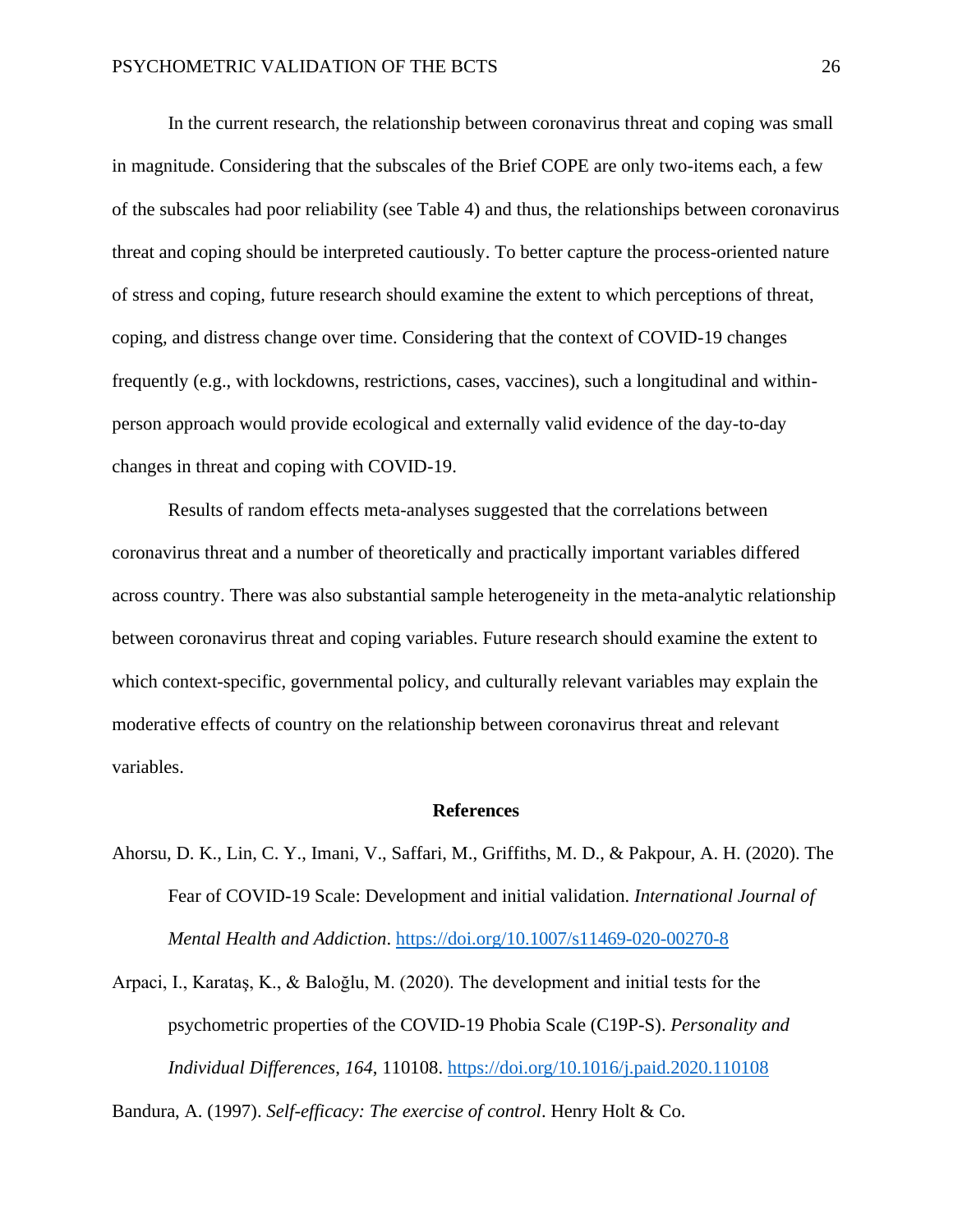- Baujat, B., Mahé, C., Pignon, J. P., & Hill, C. (2002). A graphical method for exploring heterogeneity in meta‐analyses: Application to a meta‐analysis of 65 trials. *Statistics in Medicine*, *21*(18), 2641-2652. <https://doi.org/10.1002/sim.1221>
- Ben-Shachar, M., Lüdecke D., & Makowski, D. (2020). effectsize: Estimation of effect size indices and standardized parameters. *Journal of Open Source Software*, *5*(56), 2815. doi: 10.21105/joss.02815
- Bierman, A., Upenieks, L., Glavin, P., & Schieman, S. (2021). Accumulation of economic hardship and health during the COVID-19 pandemic: Social causation or selection?. *Social Science & Medicine*, *275*, 113774.

<https://doi.org/10.1016/j.socscimed.2021.113774>

- Braun, L. (2020, November 19). Gym closures have long-term negative health consequences. *Toronto Sun*.
- Canadian Centre on Substance Use and Addiction (2020). *COVID-19 and increased alcohol consumption: NANOS poll summary report*. Retrieved from the CCSA website [https://www.ccsa.ca/covid-19-and-increased-alcohol-consumption-nanos-poll-summary](https://www.ccsa.ca/covid-19-and-increased-alcohol-consumption-nanos-poll-summary-%09report)[report](https://www.ccsa.ca/covid-19-and-increased-alcohol-consumption-nanos-poll-summary-%09report)
- Carfi, A., Bernabei, R., & Landi, F. (2020). Persistent symptoms in patients after acute COVID-19. *JAMA*, *324*(6), 603-605. doi:10.1001/jama.2020.12603.
- Carver, C. S. (1997). You want to measure coping but your protocols 'too long: Consider the Brief COPE. *International Journal of Behavioral Medicine*, *4*(1), 92-100.
- Center for Disease Control and Prevention (2021). *Alcohol and public health*. Retrieved from the CDC website<https://www.cdc.gov/alcohol/fact-sheets/alcohol-use.htm>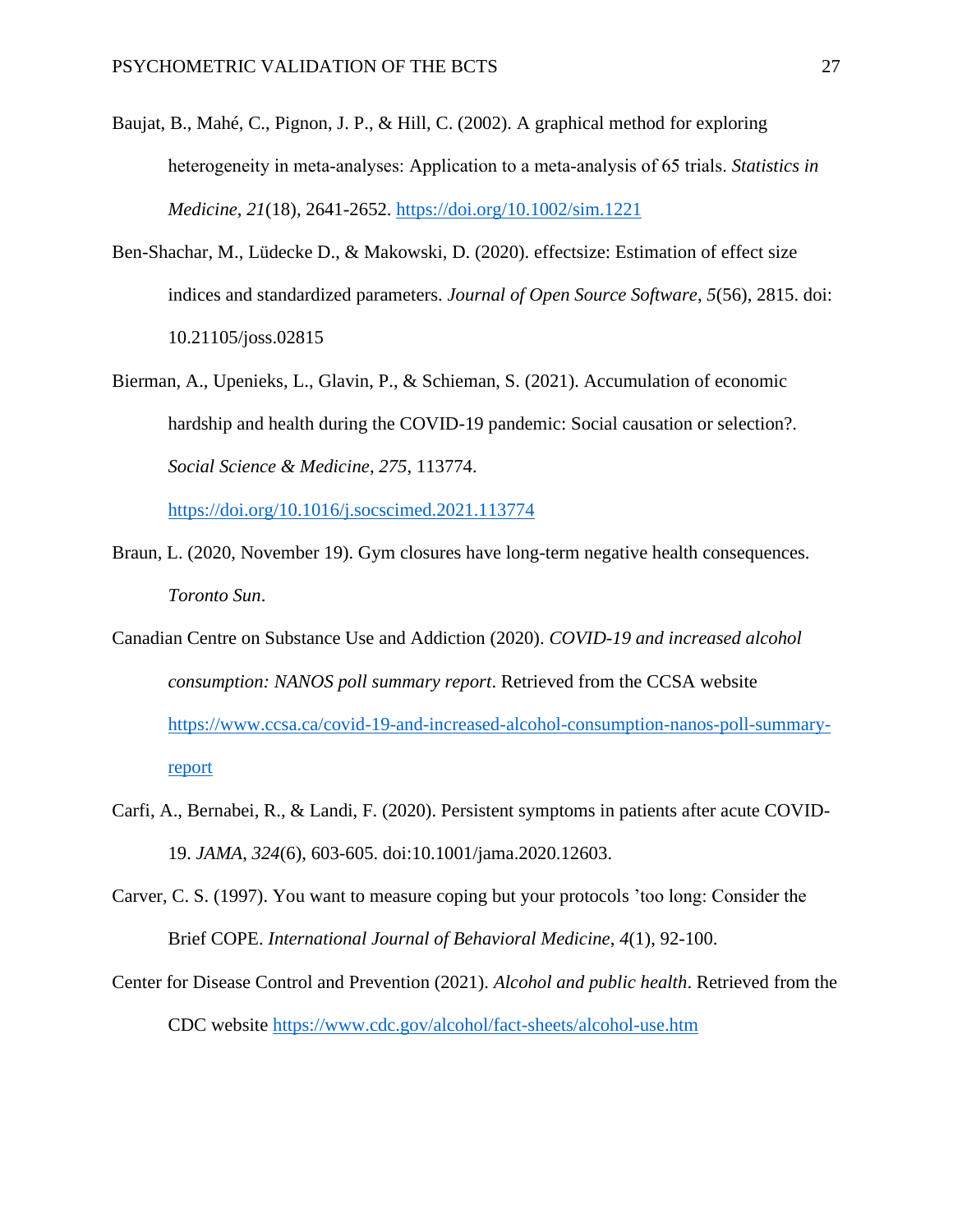- Chiacchia, D. J., Greenglass, E. R., Katter, J. K., & Fiksenbaum, L. (2018). The role of selfcompassion during difficult economic times. *Anxiety, Stress, & Coping*, *31*(6), 611-625. <https://doi.org/10.1080/10615806.2018.1519703>
- Conway, L. G., III, Woodard, S. R., & Zubrod, A. (2020, April 7). Social psychological measurements of COVID-19: Coronavirus perceived threat, government response, impacts, and experiences questionnaires.<https://doi.org/10.31234/osf.io/z2x9a>
- del Rio, C., Collins, L. F., & Malani, P. (2020). Long-term health consequences of COVID-19. *JAMA*, *324*(17), 1723-1724. doi:10.1001/jama.2020.19719.
- Dong, E., Du, H., & Gardner, L. (2020). An interactive web-based dashboard to track COVID-19 in real time. *The Lancet infectious diseases*, *20*(5), 533-534. [https://doi.org/10.1016/S1473-3099\(20\)30120-1.](https://doi.org/10.1016/S1473-3099(20)30120-1) Accessed on January 31, 2022.
- Dunn, T. J., Baguley, T., & Brunsden, V. (2014). From alpha to omega: A practical solution to the pervasive problem of internal consistency estimation. *British Journal of Psychology*, *105*(3), 399-412. doi: 10.1111/bjop.12046.
- Fiksenbaum, L., Marjanovic, Z. and Greenglass, E. (2017), Financial threat and individuals' willingness to change financial behavior. *Review of Behavioral Finance*, *9*(2), 128-147. <https://doi.org/10.1108/RBF-09-2016-0056>
- Fisher, Z., Tipton, E., & Zhipeng, H. (2017). *robumeta: Robust Variance Meta-Regression*. R package version 2.0. [https://CRAN.R-project.org/package=robumeta](https://cran.r-project.org/package=robumeta)
- Folkman, S. (1984). Personal control and stress and coping processes: A theoretical analysis. *Journal of Personality and Social Psychology*, *46*(4), 839-852.
- Folkman, S., & Lazarus, R. S. (1988). The relationship between coping and emotion: Implications for theory and research. *Social Science & Medicine*, *26*(3), 309-317. [https://doi.org/10.1016/0277-9536\(88\)90395-4](https://doi.org/10.1016/0277-9536(88)90395-4)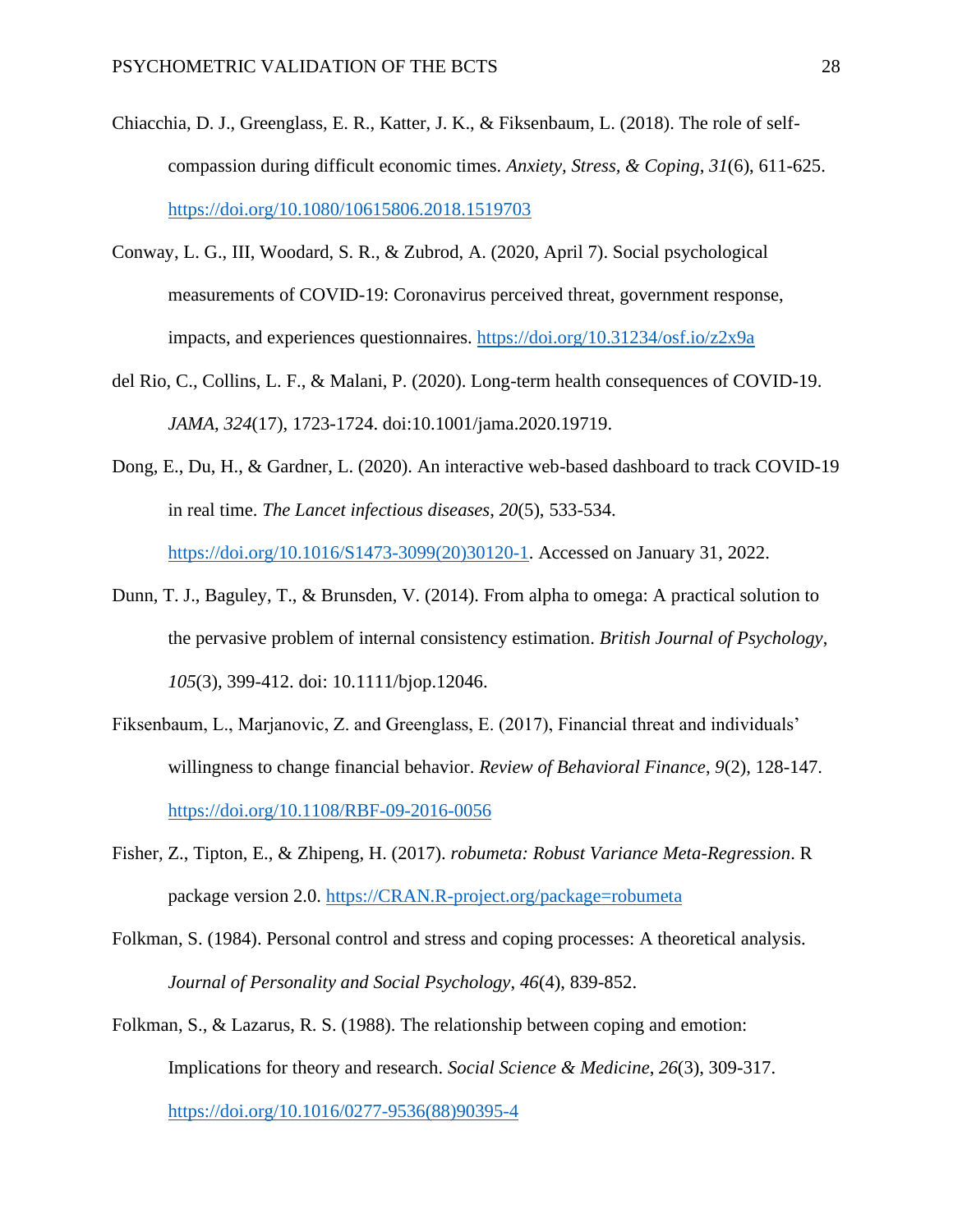- Freeston, M. H., Rhéaume, J., Letarte, H., Dugas, M. J., & Ladouceur, R. (1994). Why do people worry?. *Personality and individual differences*, *17*(6), 791-802. [https://doi.org/10.1016/0191-8869\(94\)90048-5](https://doi.org/10.1016/0191-8869(94)90048-5)
- Friedman, B. H., Thayer, J. F., & Borkovec, T. D. (2000). Explicit memory bias for threat words in generalized anxiety disorder. *Behavior Therapy*, *31*(4), 745-756. [https://doi.org/10.1016/S0005-7894\(00\)80042-8](https://doi.org/10.1016/S0005-7894(00)80042-8)

Hancock, A. (2020, December 20). Europe's ski market crushed by COVID-19. *Financial Times.*

Hawkins, D. (2020). Differential occupational risk for COVID-19 and other infection exposure according to race and ethnicity. *American Journal of Industrial Medicine*, *63*(9), 817- 820. <https://doi.org/10.1002/ajim.23145>

- Higgins-Dunn, N. (2021, January 12). Dr. Fauci warns Covid variant in South Africa could pose threat to antibody drugs. *CNBC*.
- Hu, L. T., & Bentler, P. M. (1999). Cutoff criteria for fit indexes in covariance structure analysis: Conventional criteria versus new alternatives. *Structural Equation Modeling: A Multidisciplinary Journal*, *6*(1), 1-55.
- Jonas, E., McGregor, I., Klackl, J., Agroskin, D., Fritsche, I., Holbrook, C., ... & Quirin, M. (2014). Threat and defense: From anxiety to approach. In James M. Olson, Mark P. Zanna (Eds.), *Advances in Experimental Social Psychology*: *Vol. 49* (pp. 219-286). Burlington: Academic Press.
- Jordan, R. E., Adab, P., & Cheng, K. (2020). Covid-19: Risk factors for severe disease and death. *British Medical Journal*, *368*. 1198. doi: 10.1136/bmj.m1198
- Jorgensen, T. D., Pornprasertmanit, S., Schoemann, A. M., & Rosseel, Y. (2021). *semTools: Useful tools for structural equation modeling*. R package version 0.5-4. Retrieved from [https://CRAN.R-project.org/package=semTools](https://cran.r-project.org/package=semTools)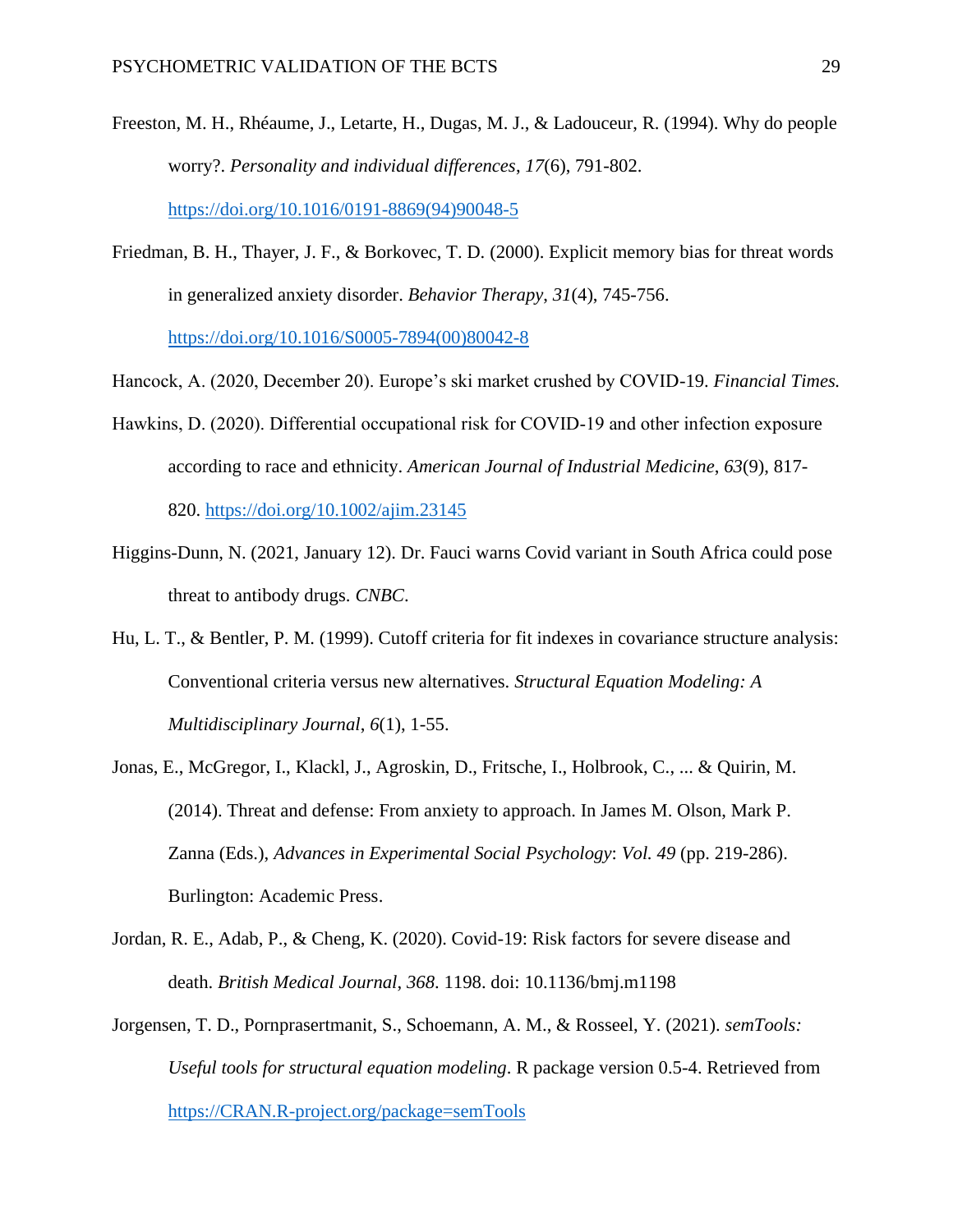- Kachanoff, F., Bigman, Y., Kapsaskis, K., & Gray, K. (2020). Measuring two distinct psychological threats of COVID-19 and their unique impacts on wellbeing and adherence to public health behaviors. *Social Psychological and Personality Science*, 1-14. doi: 10.1177/1948550620931634
- Kaczmarek, T., Perez, K., Demir, E., & Zaremba, A. (2021). How to survive a pandemic: The corporate resiliency of travel and leisure companies to the COVID-19 outbreak. *Tourism Management*, *84*, 104281. <https://doi.org/10.1016/j.tourman.2020.104281>
- Kelley, K. (2020). *MBESS: The MBESS R Package*. R package version 4.8.0. https://CRAN.Rproject.org/package=MBESS
- Kenny, D. A., Kaniskan, B., & McCoach, D. B. (2015). The performance of RMSEA in models with small degrees of freedom. *Sociological Methods & Research*, *44*(3), 486-507. doi: 10.1177/0049124114543236
- Kira, I. A., Shuwiekh, H. A., Rice, K. G., Ashby, J. S., Elwakeel, S. A., Sous, M. S. F., ... & Jamil, H. J. (2020). Measuring COVID-19 as traumatic stress: Initial psychometrics and validation. *Journal of Loss and Trauma*, 1-18.

<https://doi.org/10.1080/15325024.2020.1790160>

- Lazarus, R. S., & Folkman, S. (1984). *Stress, appraisal, and coping*. Springer publishing company.
- Lazarus, R. S., & Folkman, S. (1987). Transactional theory and research on emotions and coping. *European Journal of Personality*, *1*(3), 141-169.
- Lee, S. A., Mathis, A. A., Jobe, M. C., & Pappalardo, E. A. (2020). Clinically significant fear and anxiety of COVID-19: A psychometric examination of the Coronavirus Anxiety Scale. *Psychiatry Research*, 113112. <https://doi.org/10.1016/j.psychres.2020.113112>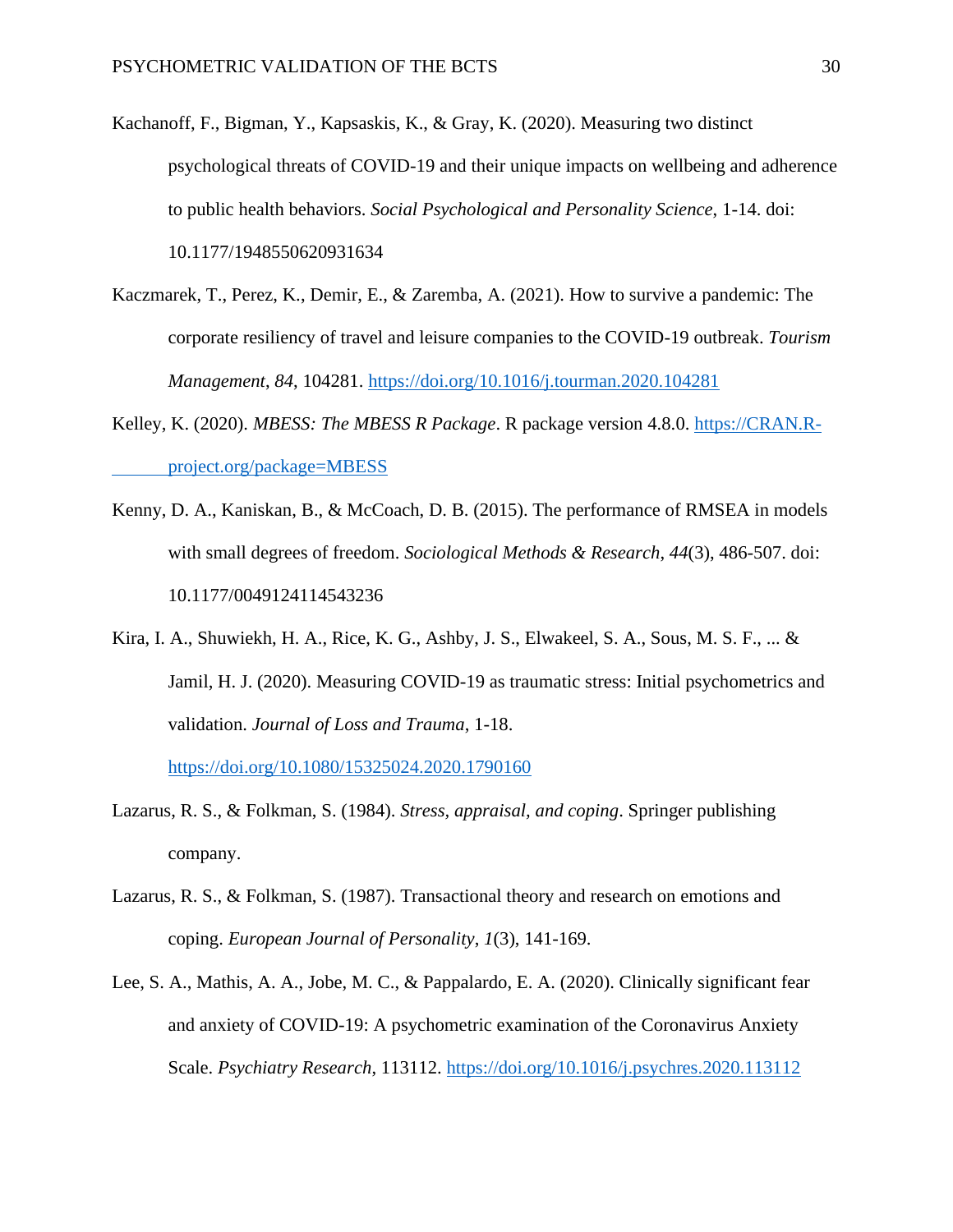- Lemoine, J., Darriet, E., Kmiec, R., & Roland-Lévy, C. (2016). Financial threat during the economic crisis: Connections with the social representation of the economic crisis and the willingness to act. *International Review of Social Psychology*, *29*, 113-126. <https://doi.org/10.5334/irsp.84>
- Makowski, D., Ben-Shachar, M. S., Patil, I., & Lüdecke, D. (2019). Methods and algorithms for correlation analysis in R. *Journal of Open Source Software*, *5*(51), 2306. doi: 10.21105/joss.02306
- Marjanovic, Z., Greenglass, E. R., Fiksenbaum, L., & Bell, C. M. (2013). Psychometric evaluation of the Financial Threat Scale (FTS) in the context of the great recession. *Journal of Economic Psychology*, *36*, 1-10. <https://doi.org/10.1016/j.joep.2013.02.005>
- Marjanovic, Z., Greenglass, E. R., Fiksenbaum, L., De Witte, H., Garcia-Santos, F., Buchwald, P., ... & Mañas, M. A. (2015). Evaluation of the Financial Threat Scale (FTS) in four European, non-student samples. *Journal of Behavioral and Experimental Economics*, *55*, 72-80. <https://doi.org/10.1016/j.socec.2014.12.001>
- Marjanovic, Z., Struthers, C. W., Cribbie, R., & Greenglass, E. R. (2014). The Conscientious Responders Scale: A new tool for discriminating between conscientious and random responders. *Sage Open*, *4*(3). <https://doi.org/10.1177/2158244014545964>
- Moyser, M. (2021). Gender differences in mental health during the COVID-19 pandemic. *StatCan COVID-19: Data to Insights for a Better Canada*, catalogue no. 45-28-0001. Ottawa: Statistics Canada.
- Mutambudzi, M., Niedwiedz, C., Macdonald, E. B., Leyland, A., Mair, F., Anderson, J., ... & Demou, E. (2020). Occupation and risk of severe COVID-19: Prospective cohort study of 120 075 UK Biobank participants. *Occupational and Environmental Medicine*. doi: 10.1136/oemed-2020-106731.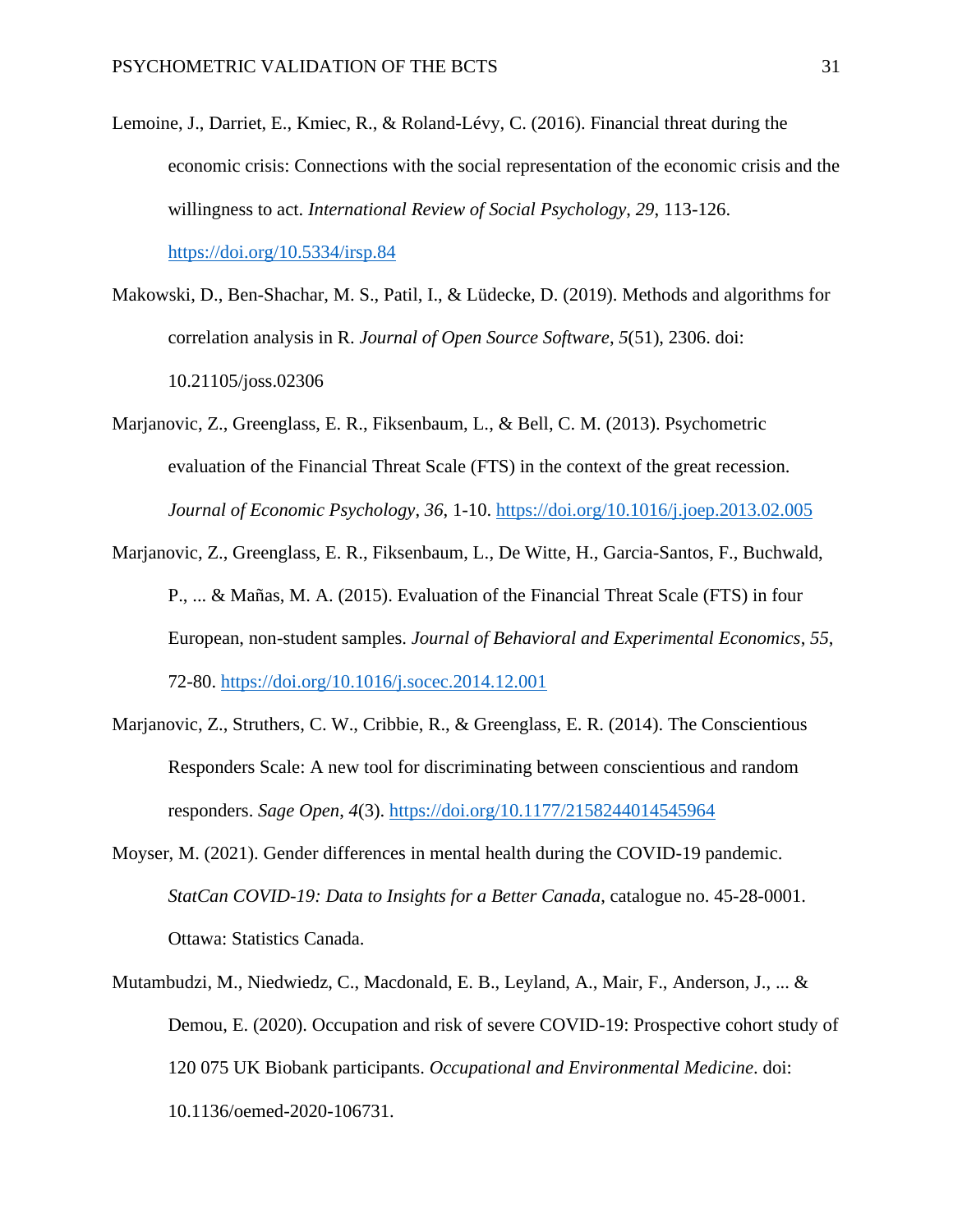- National Center for Immunization and Respiratory Diseases (2021, March 8). *How to protect yourself and others*. [https://www.cdc.gov/coronavirus/2019-ncov/prevent-getting](https://www.cdc.gov/coronavirus/2019-ncov/prevent-getting-%09sick/prevention.html)[sick/prevention.html](https://www.cdc.gov/coronavirus/2019-ncov/prevent-getting-%09sick/prevention.html)
- Nikčević, A. V., & Spada, M. M. (2020). The COVID-19 Anxiety Syndrome Scale: Development and psychometric properties. *Psychiatry Research*, *292*, 113322. <https://doi.org/10.1016/j.psychres.2020.113322>
- Ornell, F., Moura, H. F., Scherer, J. N., Pechansky, F., Kessler, F. H. P., & von Diemen, L. (2020). The COVID-19 pandemic and its impact on substance use: Implications for prevention and treatment. *Psychiatry Research*, *289*, 113096. doi: 10.1016/j.psychres.2020.113096
- Parkinson, G. (2020, September 26). How lethal is COVID-19 compared to cancer, accidents, flu and other causes? *CGTN*. Retrieved from<https://www.cgtn.com/>
- Peacock, E. J., & Wong, P. T. (1990). The stress appraisal measure (SAM): A multidimensional approach to cognitive appraisal. *Stress Medicine*, *6*(3), 227-236. <https://doi.org/10.1002/smi.2460060308>
- Petersen, E., Koopmans, M., Go, U., Hamer, D. H., Petrosillo, N., Castelli, F., ... & Simonsen, L. (2020). Comparing SARS-CoV-2 with SARS-CoV and influenza pandemics. *The Lancet infectious diseases*, *20*(9), e238-e244. [https://doi.org/10.1016/S1473-3099\(20\)30484-9](https://doi.org/10.1016/S1473-3099(20)30484-9)
- Pfefferbaum, B., & North, C. S. (2020). Mental health and the Covid-19 pandemic. *New England Journal of Medicine*, *383*(6), 510-512. <https://doi.org/10.1056/NEJMp2008017>
- Putnick, D. L., & Bornstein, M. H. (2016). Measurement invariance conventions and reporting: The state of the art and future directions for psychological research. *Developmental Review*, *41*, 71–90.<https://doi.org/10.1016/j.dr.2016.06.004>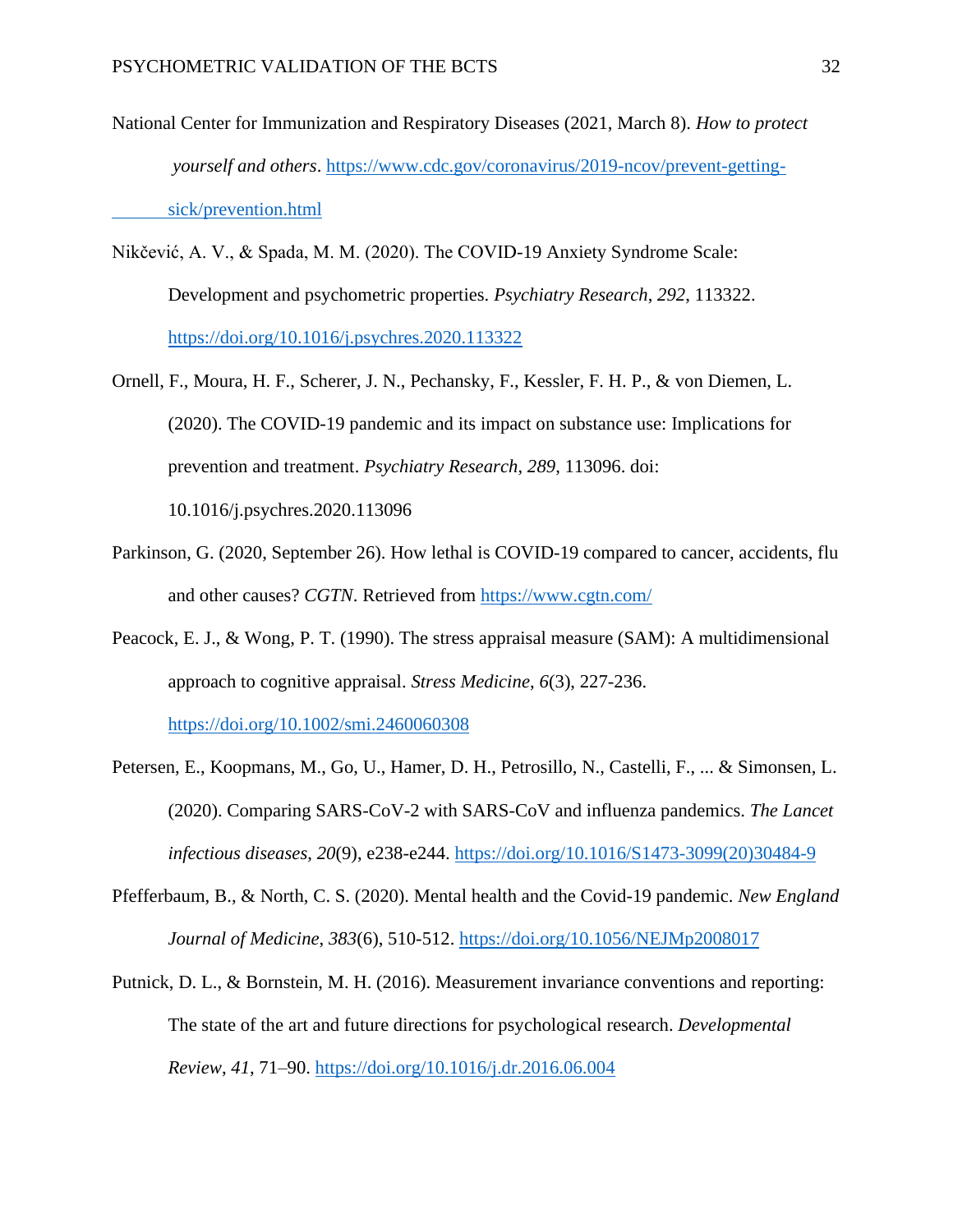- Quintana, D. S. (2015). From pre-registration to publication: A non-technical primer for conducting a meta-analysis to synthesize correlational data. *Frontiers in psychology*, *6*, 1549. <https://doi.org/10.3389/fpsyg.2015.01549>
- R Core Team (2020). *R: A language and environment for statistical computing*. R Foundation for Statistical Computing, Vienna, Austria. [https://www.R-project.org/.](https://www.r-project.org/)
- Reuters. (2021, January 11). Chinese city of Langfang goes into lockdown amid new COVID-19 threat. *Reuters*.
- Revelle, W (2021). *psych: Procedures for Psychological, Psychometric, and Personality Research*. Northwestern University, Evanston, Illinois. R package version 2.1.3, [https://CRAN.R-project.org/package=psych.](https://cran.r-project.org/package=psych)
- Rhemtulla, M., Brosseau-Liard, P. É., & Savalei, V. (2012). When can categorical variables be treated as continuous? A comparison of robust continuous and categorical SEM estimation methods under suboptimal conditions. *Psychological Methods*, *17*(3), 354- 373. doi: 10.1037/a0029315
- Rosseel, Y (2012). lavaan: An R package for structural equation modeling. *Journal of Statistical Software*, *48*(2), 1–36. https://www.jstatsoft.org/v48/i02/.
- Schulte, D. (2020, March 16). The novel coronavirus is a serious threat: We need to prepare, not overreact. *STAT News.*
- Schwarzer, R., & Jerusalem, M. (1995). Generalized Self-Efficacy Scale. In J. Weinman, S. Wright, & M. Johnston, *Measures in health psychology: A user's portfolio. Causal and control beliefs* (pp. 35-37). Windsor, UK: NFER-NELSON.
- Shacham, S. (1983). A shortened version of the Profile of Mood States. *Journal of Personality Assessment*, *47*(3), 305-306.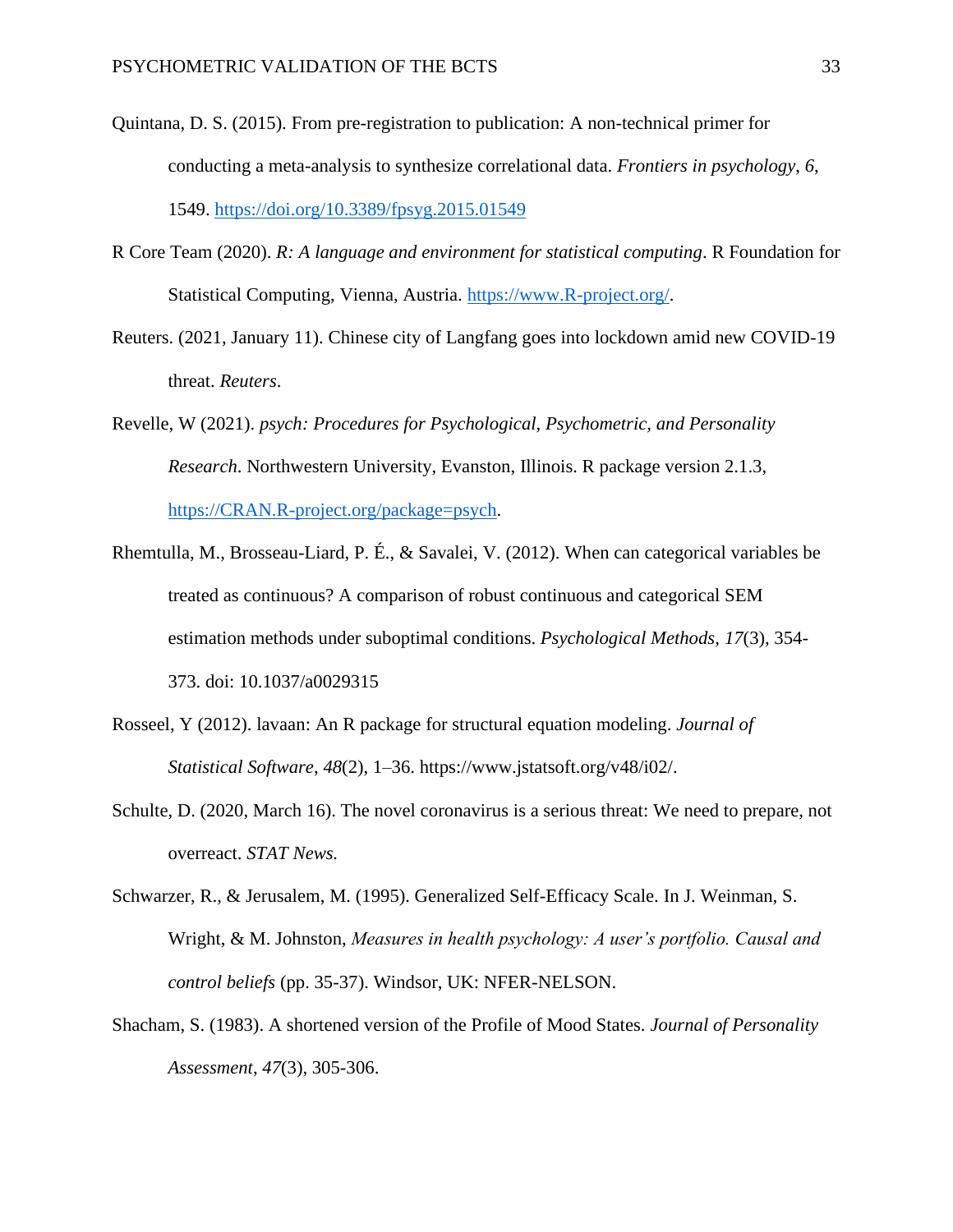- Slaughter, G. (2020, November 11). New closures will be 'fatal' for thousands of small businesses, advocate warns. *CTV News*.
- Tambling, R. R., Russell, B. S., Park, C. L., Fendrich, M., Hutchinson, M., Horton, A. L., & Tomkunas, A. J. (2020). Measuring cumulative stressfulness: Psychometric properties of the COVID-19 Stressors Scale. *Health Education & Behavior*, *48*, 20-28. <https://doi.org/10.1177/1090198120979912>
- Taylor, S., Landry, C., Paluszek, M., Fergus, T. A., McKay, D., & Asmundson, G. J. (2020). Development and initial validation of the COVID Stress Scales. *Journal of Anxiety Disorders*, 102232. <https://doi.org/10.1016/j.janxdis.2020.102232>
- United Nations. (2020). *Policy brief: Education during COVID-19 and beyond*. Retrieved from <https://www.un.org/en/coronavirus>
- Viechtbauer, W. (2010). Conducting meta-analyses in R with the metafor package. *Journal of Statistical Software*, *36*(3), 1-48.<https://www.jstatsoft.org/v36/i03/>
- Viechtbauer, W., & Cheung, M. W. L. (2010). Outlier and influence diagnostics for meta‐ analysis. *Research Synthesis Methods*, *1*(2), 112-125. doi: 10.1002/jrsm.11
- Wardell, J. D., Kempe, T., Rapinda, K. K., Single, A., Bilevicius, E., Frohlich, J. R., ... & Keough, M. T. (2020). Drinking to cope during COVID‐19 pandemic: The role of external and internal factors in coping motive pathways to alcohol use, solitary drinking, and alcohol problems. *Alcoholism: Clinical and Experimental Research*, *44*(10), 2073- 2083. <https://doi.org/10.1111/acer.14425>
- Wu, D., Yang, T., Hall, D. L., Jiao, G., Huang, L., & Jiao, C. (2021). COVID-19 uncertainty and sleep: The roles of perceived stress and intolerance of uncertainty during the early stage of the COVID-19 outbreak. *BMC psychiatry*, *21*(1), 1-11. https://doi.org/10.1186/s12888-021-03310-2